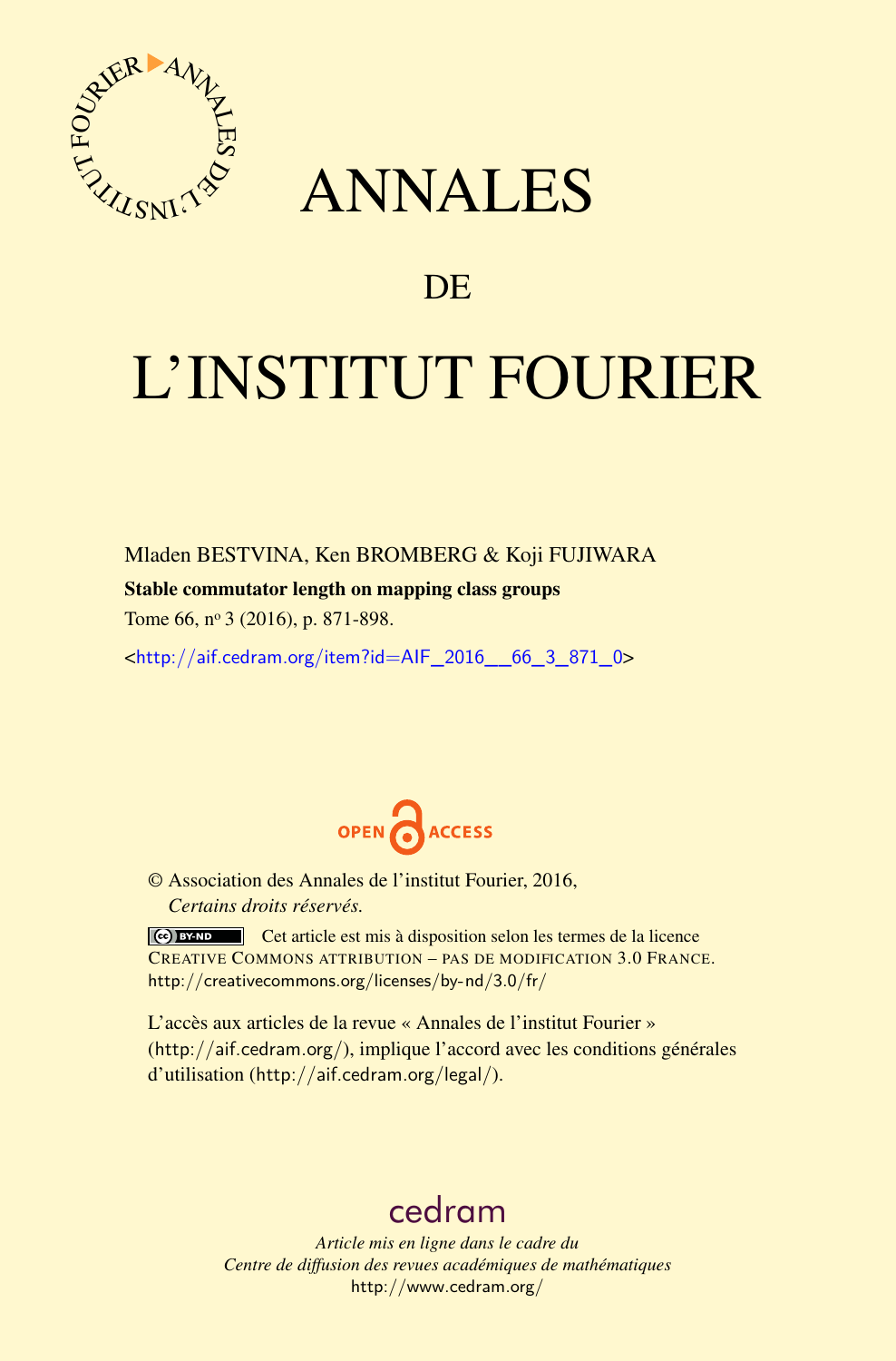#### STABLE COMMUTATOR LENGTH ON MAPPING CLASS GROUPS

#### **by Mladen BESTVINA, Ken BROMBERG & Koji FUJIWARA (\*)**

ABSTRACT.  $\qquad$  Let *G* be a finite index subgroup of the mapping class group  $MCG(\Sigma)$  of a closed orientable surface  $\Sigma$ , possibly with punctures. We give a precise condition (in terms of the Nielsen-Thurston decomposition) when an element  $g \in G$  has positive stable commutator length. In addition, we show that in these situations the stable commutator length, if nonzero, is uniformly bounded away from 0. The method works for certain subgroups of infinite index as well and we show *scl* is uniformly positive on the nontrivial elements of the Torelli group. The proofs use our previous construction of group actions on quasi-trees.

Résumé. — Soit *G* un sous-groupe d'indice fini du groupe modulaire *MCG*(Σ) d'une surface fermée orientable, possiblement épointée. Nous donnons une condition précise (en termes de la décomposition de Nielsen-Thurston) pour qu'un élément  $q \in G$  ait une longueur stable des commutateurs strictement positive. Nous montrons de plus que dans ces situations, la longueur stable des commutateurs est soit nulle, soit uniformément minorée par un réel strictement positif. Notre méthode permet aussi de traiter le cas de certains sous-groupes d'indice infini, et nous montrons l'existence d'un minorant strictement positif pour la longueur stable des commutateurs des éléments non triviaux du groupe de Torelli. Les démonstrations utilisent notre prééédente construction d'actions de groupes sur des quasi-arbres.

#### **1. Introduction and statement of results**

Let *G* be a group, and  $[G, G]$  its commutator subgroup. For an element  $g \in [G, G]$ , let  $cl(g) = cl_G(g)$  denote the commutator length of *g*, the least

Keywords: stable commutator length, mapping class groups, quasi-morphisms, projection complex.

Math. classification: 20F65.

<sup>(\*)</sup> The first two authors gratefully acknowledge the support by the National Science Foundation under the grant numbers DMS-1308178 and DMS-1207873 respectively. The third author is supported in part by Grant-in-Aid for Scientific Research (23244005, 15H05739).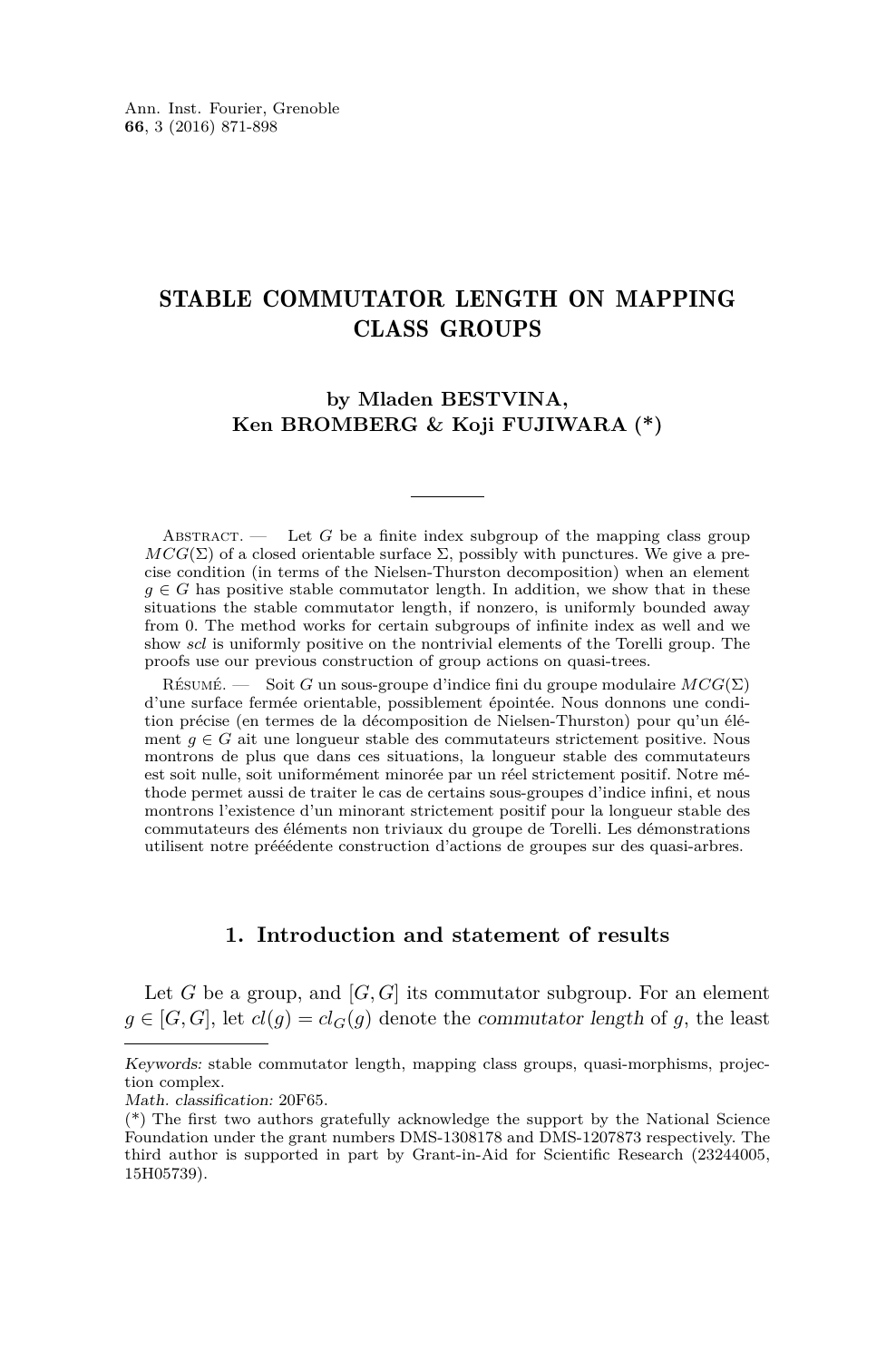number of commutators whose product is equal to *q*. We define  $cl(q) = \infty$ for an element *g* not in [*G*, *G*]. For  $g \in G$ , the stable commutator length,  $\text{scl}(q) = \text{scl}_G(q)$ , is defined by

$$
scl(g) = \liminf_{n \to \infty} \frac{cl(g^n)}{n} \leq \infty.
$$

See for example [\[15\]](#page-27-0) for a thorough account on scl.

A function  $H: G \to \mathbb{R}$  is a quasi-morphism if

$$
\Delta(H) := \sup_{x,y \in G} |H(xy) - H(x) - H(y)| < \infty.
$$

 $\Delta(H)$  is called the *defect* of *H*. Recall that a quasi-morphism  $H: G \to \mathbb{R}$ is homogeneous if  $H(g^m) = mH(g)$  for all  $g \in G$  and  $m \in \mathbb{Z}$ .

A theme in the subject is to classify elements *g* in a given group for which  $scl(g) > 0$ . Note that in the following situations  $cl(g^n)$  is bounded and therefore  $scl(g) = 0$ :

- (a) *g* has finite order,
- (b) *g* is achiral, i.e.  $g^k$  is conjugate to  $g^{-k}$  for some  $k \neq 0$ , <sup>(1)</sup>
- (c) (Endo-Kotschick [\[22\]](#page-27-1))  $g = g_1 g_2 = g_2 g_1$  and  $g_1$  is conjugate to  $g_2^{-1}$ ,
- (d) more generally, *g* is expressed as a commuting product

$$
g=g_1\cdots g_p
$$

and  $g_i^{n_i}$  are all conjugate for some  $n_i \neq 0$ , and

$$
\sum_{i} \frac{1}{n_i} = 0,
$$

(e)  $g = g_1 \cdots g_p$  is a commuting product and  $cl(g_i^n) = 0$  are bounded for all *i*.

Roughly speaking, our main theorem states that for mapping classes *g* we have  $scl(g) > 0$  unless writing an arotational power of *g* as a commuting product as in the Nielsen-Thurston decomposition implies  $\text{sel}(q) = 0$  by the above properties.

Brooks [\[13\]](#page-27-2) showed that in free groups  $scl(g) > 0$  for every nontrivial element *g*. Then Epstein-Fujiwara [\[23\]](#page-27-3), generalizing the Brooks construction, proved that in hyperbolic groups the above obstructions (a) and (b) are the only ones, namely, if *g* has infinite order and *g* is chiral (i.e. not achiral) then  $scl(q) > 0$ .

For  $G = MCG(\Sigma)$  questions due to Geoff Mess about commutator length of powers of Dehn twists appear on Kirby's list [\[27\]](#page-28-0). Using 4-manifold

<sup>&</sup>lt;sup>(1)</sup> Of course,  $scl(g) = 0$  if  $g^k$  is conjugate to  $g^l$  for some  $k \neq l$ , but in mapping class groups this is possible only when  $k = \pm l$  or *g* has finite order.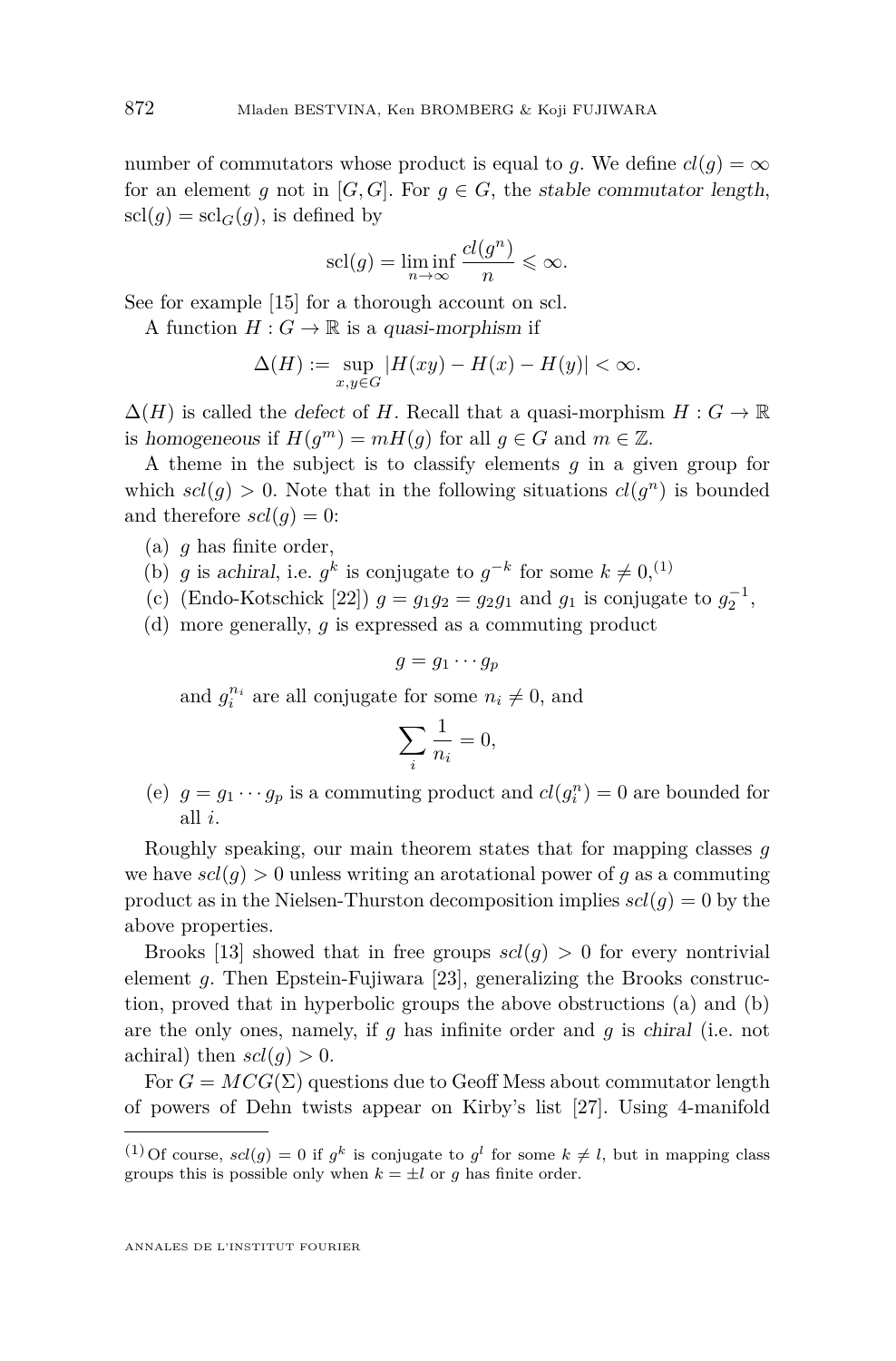invariants, Endo-Kotschick [\[21\]](#page-27-4) and Korkmaz [\[28\]](#page-28-1) prove that  $\text{sel}(q) > 0$  if *g* is a Dehn twist and Baykur [\[2\]](#page-26-0) gave an argument based on the Milnor-Wood inequality that Dehn twist in the boundary curve has  $\mathit{scl} = \frac{1}{2}$ . Endo-Kotschick [\[22\]](#page-27-1) also note that in  $MCG(\Sigma)$  there are additional obstructions to  $scl > 0$ : if  $g, h$  commute and  $h$  is conjugate to  $g$  then  $scl(gh^{-1}) = 0$ ; for example this occurs if *g, h* are Dehn twists in disjoint curves in the same orbit. By contrast, Calegari-Fujiwara [\[16\]](#page-27-5) prove that if *g* is pseudo-Anosov and chiral then  $scl(q) > 0$ . The argument is based on the action of  $MCG(\Sigma)$ on the curve graph, which is hyperbolic by [\[32\]](#page-28-2), with pseudo-Anosov classes acting as hyperbolic isometries.

In this paper, for a subgroup  $G < MCG(\Sigma)$  of finite index of the mapping class group of a closed orientable surface  $\Sigma$  (possibly with punctures) we characterize those elements  $g \in G$  for which  $scl(g) > 0$ , or equivalently there exists a quasi-morphism  $G \to \mathbb{R}$  which is unbounded on the powers of *g*. The new feature is that we consider actions of a certain subgroup  $S < MCG(\Sigma)$  of finite index on hyperbolic spaces constructed in [\[5\]](#page-27-6). The subgroup  $S$  is called the color preserving subgroup. In this way, for any nontrivial element of  $S$  there is an action where this element is a hyperbolic isometry.

The novelty of the paper is that it gives the first example of a group for which we exactly know which element *g* has  $\text{sel}(q) > 0$  and the answer is interesting and complicated. For example, although it was known that  $\vert \mathcal{S} \vert > 0$  for all Dehn-twists, but among the multitwists, it turns out that  $\vert scl \rangle > 0$  only for certain elements. The result is in sharp contract to the case where  $scl = 0$  for higher rank lattices, [\[14\]](#page-27-7), and the case where  $scl > 0$ for all non-trivial elements for torsion-free word-hyperbolic groups, [\[16\]](#page-27-5). As we said a few important but special cases have been handled by various methods, and it was not easy to predict the general result for elements in *MCG*, but our result and method covers all cases in a unified way.

Here is our main result. The definition of chiral essential classes will be given later, but we describe them informally below.

MAIN THEOREM (Theorem [4.2\)](#page-17-0). — Let  $G < MCG(\Sigma)$  be a subgroup of finite index and  $g \in G$ . Then  $scl(g) > 0$  if and only if some chiral equivalence class of pure components of *g* is essential.

Since  $scl(g) > 0$  if and only if  $scl(g^k) > 0$  for  $k \neq 0$  we are free to pass to powers, and we may assume that *g* has the Nielsen-Thurston decomposition in which there are no rotations, so *g* is expressed as a commuting product of Dehn twists and pseudo-Anosov pure components. Now consider the chirality of the pure components, e.g. every Dehn twist is chiral. Two chiral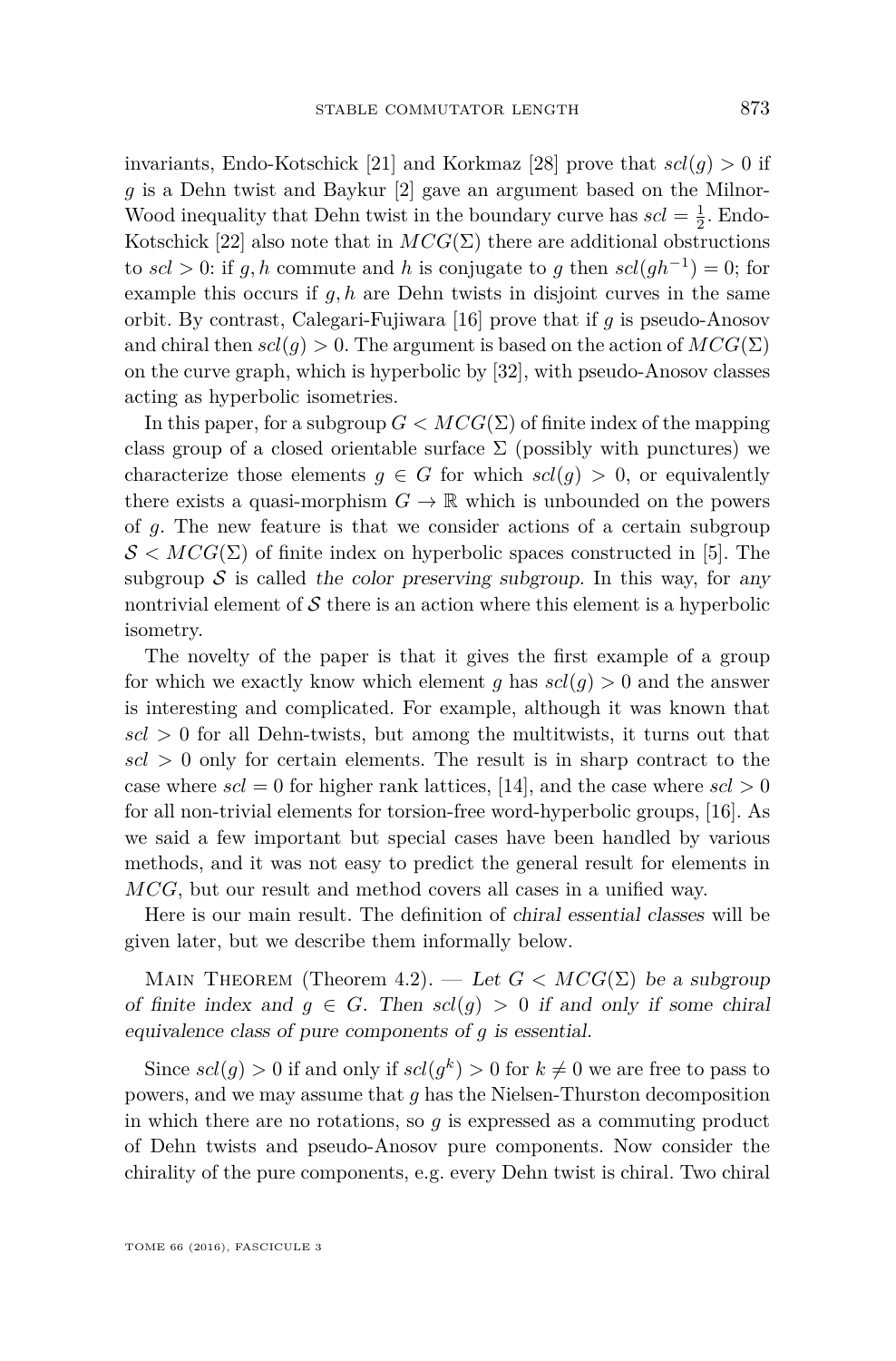components of *g* are equivalent if they have nontrivial powers that are conjugate. A chiral equivalence class is essential if after conjugating all to the same supporting subsurface with the same pair of (un)stable foliations, the product has infinite order.

We now state some corollaries and extensions of the Main Theorem.

COROLLARY. — Let *G* be a subgroup of  $MCG(\Sigma)$  of finite index.

- There is  $\epsilon = \epsilon(G) > 0$  so that if  $g \in G$  with  $scl_G(g) > 0$  then  $scl_G(q) > \epsilon$  (Proposition [4.6\)](#page-21-0).
- If  $scl_G(g) = 0$  then the sequence  $cl_G(g^n)$  is bounded (Proposition [4.8\)](#page-23-0).
- There is a specific finite index subgroup  $S < MCG(\Sigma)$  so that  $scl_S(q) > 0$  for every nontrivial  $q \in S$  (the remark after Theorem [4.2\)](#page-17-0).
- When  $G = Ker[MCG(\Sigma) \rightarrow GL(H_1(\Sigma);\mathbb{Z}_3)]$ , every exponentially growing element of *G* has  $scl_G > 0$  (Corollary [5.3\)](#page-25-0).
- If  $G = \mathcal{T}$  is the Torelli subgroup and  $q \neq 1 \in G$  then  $scl_G(q) > 0$ (Theorem [5.6\)](#page-26-1).

 $Convention.$  — All our constants will depend linearly on the previous constants, so for example when we say "there is  $C = C(\delta, \xi)$ " we mean that *C* is bounded by a fixed multiple of  $\delta + \xi + 1$ . All  $(L, A)$ -quasi-geodesics and  $(L, A)$ -quasi-isometries will have L uniformly bounded (e.g. by 2 or 4) and *A* will depend linearly on the previous constants.

Acknowledgements. — We thank Danny Calegari for his interest and to Dan Margalit for pointing us to the reference [\[6\]](#page-27-8). We also thank the referee for carefully reading the paper and suggesting improvements.

#### **2. Review**

Here we review some background.

#### **2.1. scl**

The following facts will be used (see for example [\[15\]](#page-27-0)).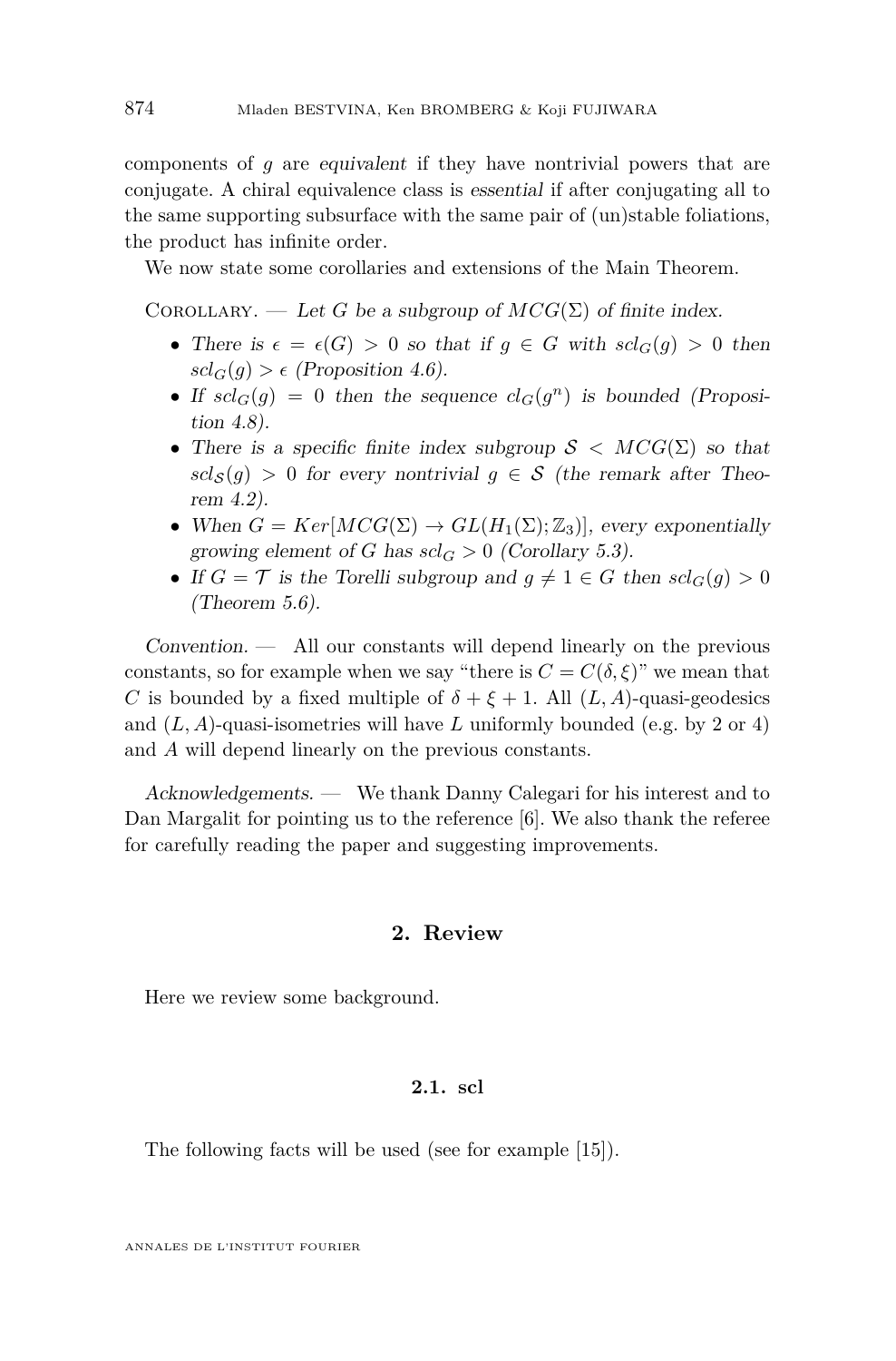<span id="page-5-1"></span>PROPOSITION 2.1. — Let  $H: G \to \mathbb{R}$  be a quasi-morphism and  $\Delta(H)$ its defect.

(i) every quasi-morphism  $H: G \to \mathbb{R}$  differs from a unique homogeneous quasi-morphism  $\hat{H}$  by a bounded function; in fact

$$
\hat{H}(g) = \lim_{n \to \infty} \frac{H(g^n)}{n}
$$

(ii) Suppose  $g \in [G, G]$ . Then scl $(g) \geq \frac{|\hat{H}(g)|}{4\Delta(H)}$  $\frac{H(g)}{4\Delta(H)}$ , and if *H* is homogeneous then  $\text{sel}(g) \geqslant \frac{|H(g)|}{2\Delta(H)}$  $rac{|H(g)|}{2\Delta(H)}$ .

Also note that any homogeneous quasi-morphism is constant on conjugacy classes and it is a homomorphism when restricted to an abelian subgroup.

Remark 2.2. — The Bavard duality asserts that for a given *g* with 0 *<*  $\text{scl}(g)(<\infty)$ , second inequality in (ii) is actually an equality for a suitable homogeneous *H* with  $0 < \Delta(H)$ . See [\[1\]](#page-26-2) and [\[15\]](#page-27-0).

#### **2.2. Quasi-trees and the bottleneck criterion**

<span id="page-5-0"></span>All graphs will be connected and endowed with the path metric in which edge lengths are 1. A quasi-tree is a graph quasi-isometric to a tree. It is a theorem of Manning [\[31\]](#page-28-3) that a graph *Q* is a quasi-tree if and only if it satisfies the bottleneck property: there is a number  $\Delta \geq 0$  (referred to as a bottleneck constant) such that any two vertices  $x, y \in Q$  are connected by a path  $\alpha$  with the property that any other path connecting  $x$  to  $y$ necessarily contains *α* in its ∆-neighborhood. A quasi-tree is *δ*-hyperbolic with  $\delta$  depending linearly only on  $\Delta$ . i.e. it is bounded by a fixed multiple of  $\Delta + 1$ 

THEOREM 2.3 ([\[31\]](#page-28-3)). — Let *Q* be a graph satisfying the bottleneck property with constant  $\Delta$ . Then there is a tree *T* and a  $(4, A)$ -quasiisometry  $\alpha$  :  $Q \to T$  with A depending linearly on  $\Delta$ .

Proof.  $-$  This is not exactly the way it is stated in [\[31\]](#page-28-3), so we give an outline. We will assume that  $\Delta \geq 1$  is an integer; in general we replace it by the next larger integer and this doesn't change the conclusion. The idea is to fix  $R = 20\Delta$  and a base vertex  $* \in Q$ , and then define the vertices of *T* as the path components of  $B(*, R), B(*, 2R) - B(*, R), B(*, 3R) B(*, 2R), \cdots$ . Manning produces an explicit quasi-isometry  $\beta : T \to Q$ satisfying

$$
8\Delta d(x,y) - 16\Delta \leq d(\beta(x), \beta(y)) \leq 26\Delta d(x,y)
$$

TOME 66 (2016), FASCICULE 3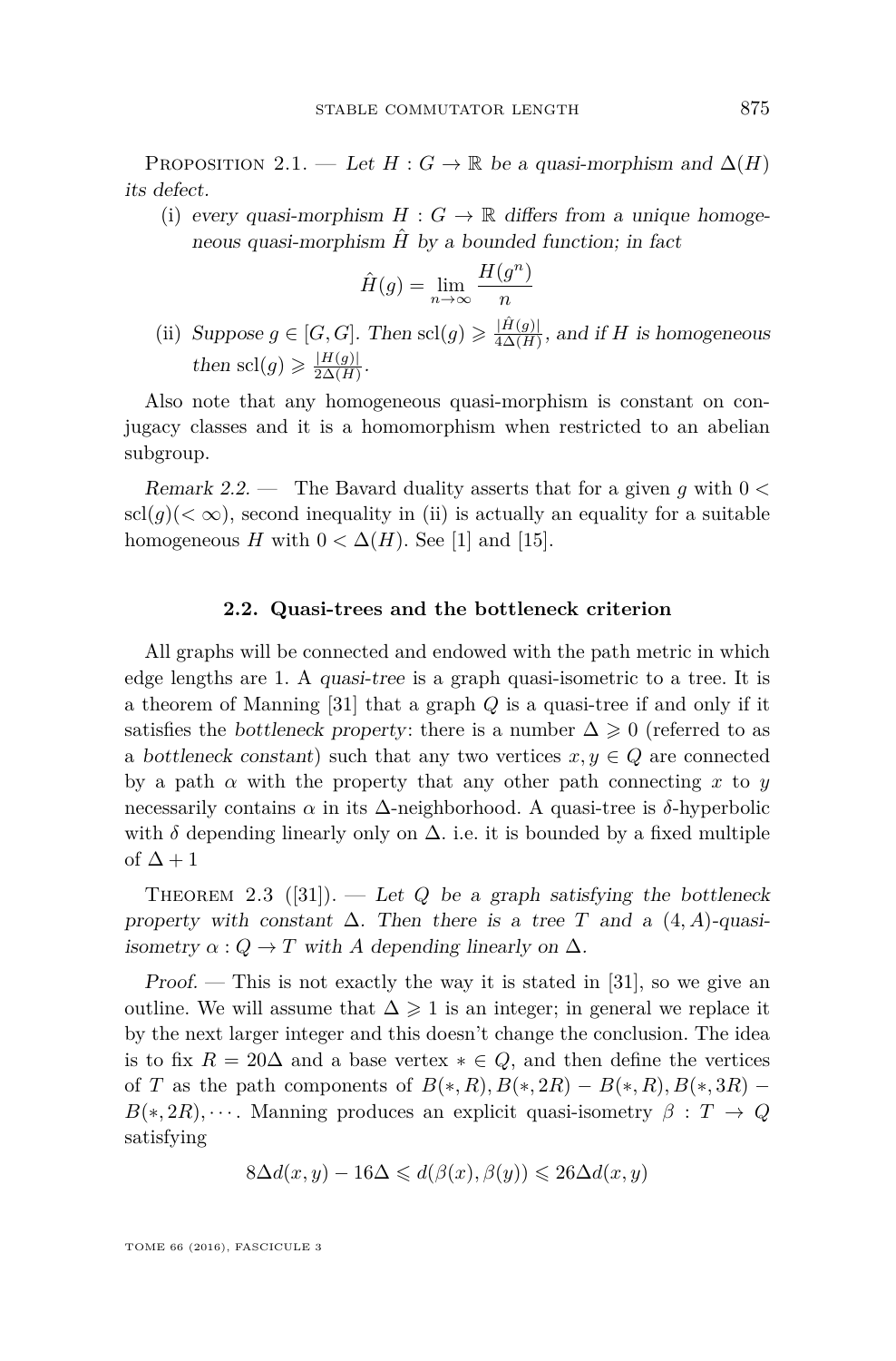and which is 20 $\Delta$ -almost onto. If the metric on *T* is rescaled by the factor 8∆, *β* becomes a (4*,* 16∆)-quasi-isometric embedding and the standard inverse is a  $(4, A)$ -quasi-isometry for *A* a linear function of  $\Delta$ .

In particular, if  $[a, b]$  is a  $(2, 10\delta + 10)$ -quasi-geodesic in *Q*, the image in *T* is contained in the  $\epsilon$ -neighborhood of the segment spanned by the images of *a* and *b*, and  $\epsilon$  is a linear function of  $\Delta$ .

#### **2.3. Quasi-axes**

Unfortunately, in general, hyperbolic isometries do not have axes. The notion of quasi-axes (with uniform constants) will serve as a surrogate. Assume  $q: X \to X$  is a hyperbolic isometry of a *δ*-hyperbolic graph. Let  $x_0 \in X$  be a vertex with  $D = d(x_0, g(x_0))$  minimal possible. This implies that  $d(x_0, g^2(x_0)) \ge 2D - 4\delta - 4$  for otherwise a vertex near the middle of  $[x_0, g(x_0)]$  would be displaced less than *D*. In other words, the piecewise geodesic  $[x_0, g(x_0)] \cup [g(x_0), g^2(x_0)]$  is a  $(1, 4\delta + 4)$ -quasi-geodesic of length 2*D*. Now recall that local quasi-geodesics are global quasi-geodesics: a  $(100\delta + 100)$ -local  $(1, 4\delta + 4)$ -quasi-geodesic is a global  $(2, 10\delta + 10)$ -quasi-geodesic (see e.g. [\[12,](#page-27-9) Theorem III.1.13] and [\[19,](#page-27-10) Theorem 4.1]<sup>(2)</sup>). We can arrange that  $\bigcup_i [g^i(x_0), g^{i+1}(x_0)]$  is *g*-invariant, and thus if  $D \ge 100\delta + 100$ it is a  $(2, 10\delta + 10)$ -quasi-geodesic. We refer to it as a quasi-axis of q; Any two quasi-axes of *g* are in uniformly bounded Hausdorff neighborhoods of each other, and the bound is a linear function of  $\delta$ . A virtual quasi-axis of *g* is a quasi-axis of a power of *g*. Thus every hyperbolic isometry has a virtual quasi-axis. In the situations we consider in this paper the power of *g* can be taken to be uniformly bounded.

It is convenient to introduce the following notation: for hyperbolic isometries  $q, h$  of a  $\delta$ -hyperbolic space X we write

$$
\Pi_g(h) = \Pi_g^X(h) \leqslant \eta
$$

if the (nearest point) projection of any virtual quasi-axis of *h* to any virtual quasi-axis of *g* has diameter  $\leq \eta$ . Note that for any two pairs of choices of virtual quasi-axes the diameters of projections differ by a number bounded by a linear function of *δ*.

We will also write

$$
\tilde{\Pi}_g(h) = \tilde{\Pi}_g^X(h) \leqslant \eta
$$

if  $\Pi_g(h') \leq \eta$  for every conjugate  $h'$  of  $h$ .

 $(2)$  [\[12\]](#page-27-9) proves this for local geodesics and [\[19\]](#page-27-10) proves that local  $(L, A)$ -quasi-geodesics are  $(L', A')$ -quasi-geodesics; the arguments prove our assertion.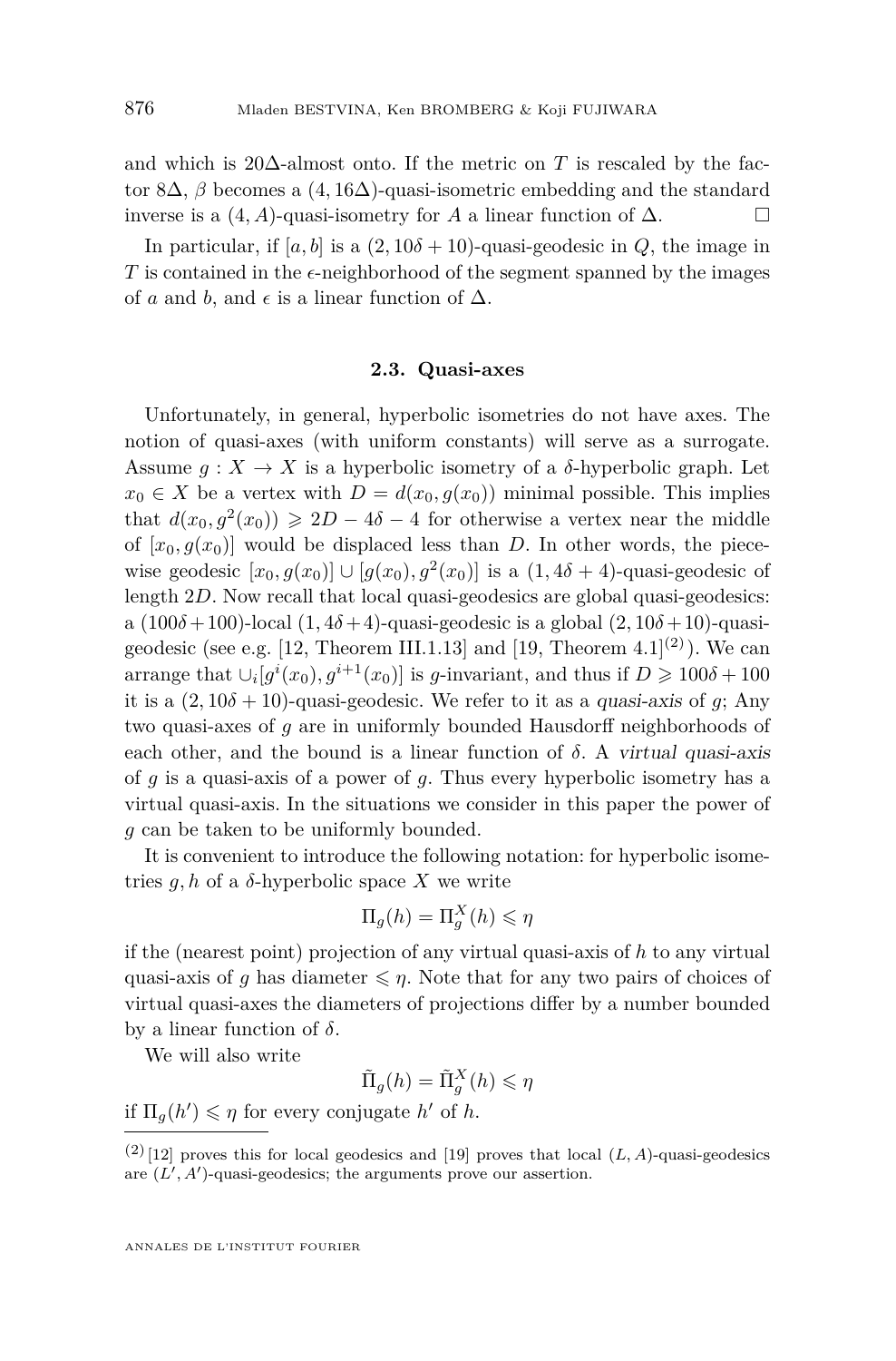#### **2.4. WWPD**

Throughout the paper we will be concerned with the following setting:

- $\bullet$  *G* is a group acting on a *δ*-hyperbolic graph *X*,
- $q \in G$  is a hyperbolic element,
- $C = C(g) < G$  is a subgroup that fixes the points  $g^{\pm \infty}$  at infinity fixed by *g*; equivalently, for every virtual quasi-axis  $\ell$  the orbit  $C\ell$ is contained in a Hausdorff neighborhood of  $\ell$  and no element of  $C$ flips the ends, and
- there is  $\xi = \xi_g > 0$  such that for every  $\gamma \in G C$  we have  $\Pi_g(g^{\gamma}) \leq \xi$ .

When these properties hold we will say that  $(G, X, q, C)$  satisfy  $WWPD$ . This is a weakening of *WPD* [\[7\]](#page-27-11) which requires in addition that *C* be virtually cyclic.<sup>(3)</sup> As we shall see below, every mapping class group has a torsion-free subgroup  $S$  of finite index such that every nontrivial element  $q$ admits a WWPD action. For example, when *g* is a pseudo-Anosov mapping class, we may take the curve graph for  $X$  (and then the action is  $WPD$ ), but for a general element we will use the construction in [\[5\]](#page-27-6) and obtain only WWPD actions.

It is tempting to think that in this situation there is always a homomorphism  $C \to \mathbb{R}$  given by the (signed) translation length and then modify X so that *C* acts by translations on a fixed line (axis of  $q$ ). However, in general this is not possible since  $C \to \mathbb{R}$  is only a quasi-morphism. This leads to the perhaps surprising fact that (many) mapping class groups can act by isometries on a *δ*-hyperbolic graph with a Dehn twist acting hyperbolically, while in general this is impossible on complete *CAT*(0) spaces, as observed by Martin Bridson [\[11\]](#page-27-12).

#### **2.5. Mapping class group and the curve graph**

Let  $\Sigma$  be a closed orientable surface, possibly with punctures. The mapping class group  $MCG(\Sigma)$  of  $\Sigma$  is the group of orientation preserving homeomorphisms preserving the set of punctures, modulo isotopy rel punctures. The curve graph  $\mathcal{C}(\Sigma)$  has a vertex for every isotopy class of essential simple closed curves in  $\Sigma$ , and an edge corresponding to pairs of simple closed curves that intersect minimally.

<sup>&</sup>lt;sup>(3)</sup> Strictly speaking *WPD* allows flips; one could talk about  $WWPD^{\pm}$  vs.  $WWPD$  but we will keep it simple.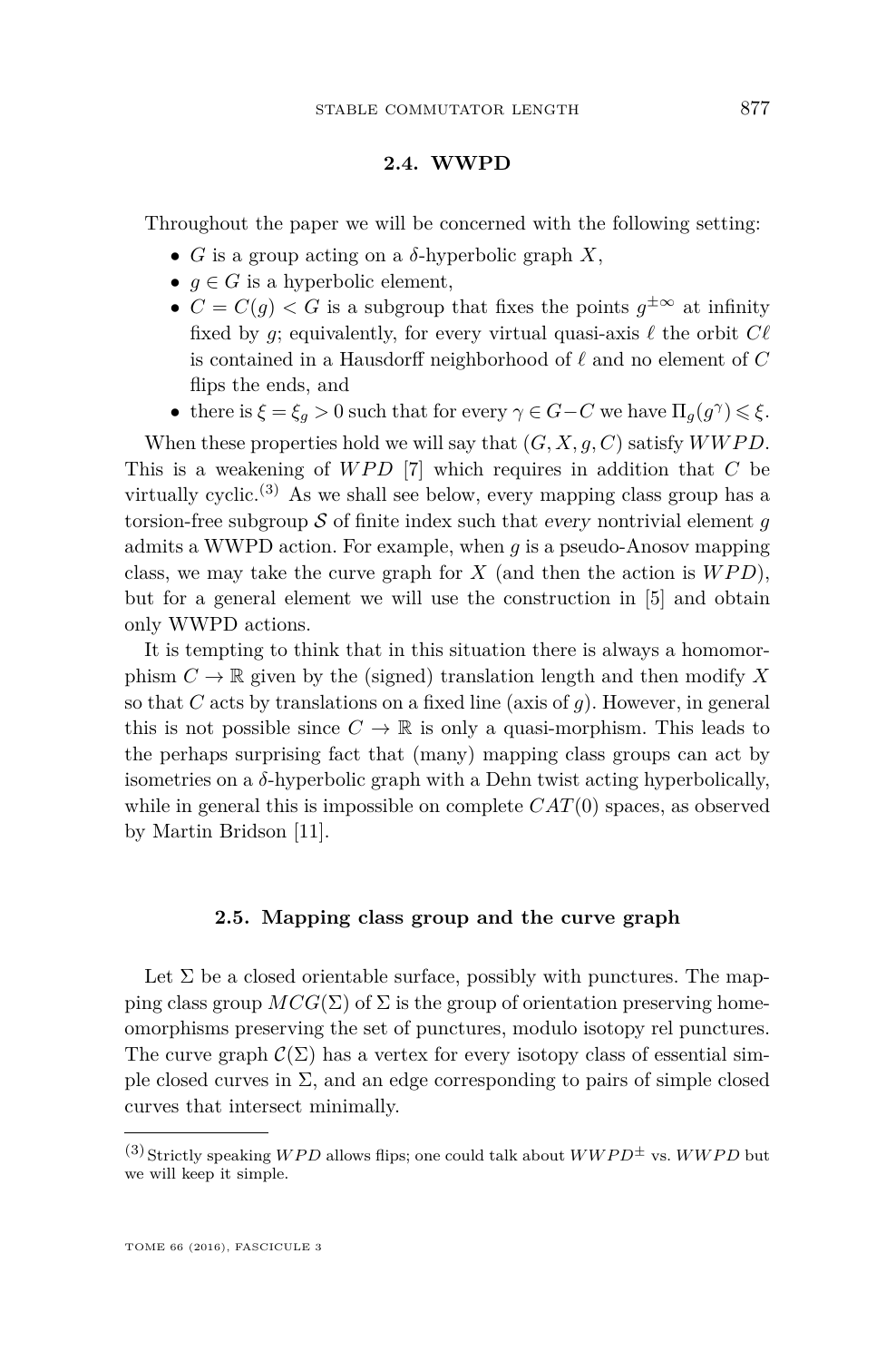It is a fundamental theorem of Masur and Minsky [\[32\]](#page-28-2) that the curve graph is hyperbolic. Moreover, they show that an element *g* acts hyperbolically if and only if *g* is pseudo-Anosov, and that the translation length

$$
\tau_g = \lim \frac{d(x_0, g^n(x_0))}{n}
$$

of *g* is uniformly bounded below by a positive constant that depends only on Σ.

Recall also that to an annulus *A* one associates the "curve graph" quasiisometric to a line, whose vertices are represented by isotopy classes of spanning arcs and edges by disjointness.

It was proved in [\[7\]](#page-27-11) that the action of  $MCG(\Sigma)$  on the curve graph  $\mathcal{C}(\Sigma)$ satisfies *WPD*. This means that every hyperbolic element (i.e. a pseudo-Anosov class) *g* is a *WPD* element, that is, for every *g* there exists  $\xi_q$ such that  $\Pi_g(g') \leq \xi_g$  for every conjugate  $g'$  of  $g$  whose virtual quasi-axes aren't parallel to those of *g* and the stabilizer of  $g^{\pm \infty}$  is virtually cyclic. Bowditch [\[9\]](#page-27-13) improved this result and showed that the action of  $MCG(\Sigma)$ on  $\mathcal{C}(\Sigma)$  is acylindrical. Denoting by  $\delta$  the hyperbolicity constant of  $\mathcal{C}(\Sigma)$ this means that if  $x, y$  are two vertices sufficiently far apart, say distance at least *M*, then the set

$$
\{h \in MCG(\Sigma) \mid d(x, h(x)) \leq 10\delta, d(y, h(y)) \leq 10\delta\}
$$

is finite and has cardinality bounded by some  $N = N(\Sigma) < \infty$ . This allows us to estimate  $\xi_g$  as follows.

<span id="page-8-0"></span>LEMMA 2.4.  $\blacksquare$  There are constants A, B that depend only on the surface  $\Sigma$  so that we may take  $\xi_q = A + B\tau_q$ , where  $\tau_q$  is the translation length of *g*. More generally, if *f* is another hyperbolic element with  $\tau_f \leq \tau_g$  then  $\Pi_q(f) \leq \xi_q$  or else *f* and *g* have parallel virtual quasi-axes.

Proof. — First note that after replacing *g* with a bounded power we may assume that *g* has a quasi-axis; this is because the translation length is bounded below. We will prove the lemma assuming  $g$  has an axis  $\ell$ ; the case of a quasi-axis requires straightforward changes. If for  $h \in G$  the projection of  $h(\ell)$  to  $\ell$  has diameter  $D > 10\delta + 10$ , then there are segments  $I \subset \ell$  and  $J \subset h(\ell)$  of length  $D-4\delta$  that are in each other's  $2\delta$ -neighborhood. Denote by  $\phi = hgh^{-1}$ , the conjugate of *g* with axis  $h(\ell)$ . We will assume that *I* and *J* are oriented in the same direction; otherwise replace  $\phi$  by  $\phi^{-1}$ . If  $D > N \cdot \tau(g) + M + 10\delta + 10$ , the elements  $1, g\phi^{-1}, g^2\phi^{-2}, \dots, g^N\phi^{-N}$  move each point of a segment of length *M* a distance  $\leq 10\delta$ , so from acylindricity we deduce  $g^{i}\phi^{-i} = g^{j}\phi^{-j}$  for some  $i < j$ , i.e.  $g^{i-j} = \phi^{i-j}$ , so in particular  $\ell$  and  $h(\ell)$  are parallel.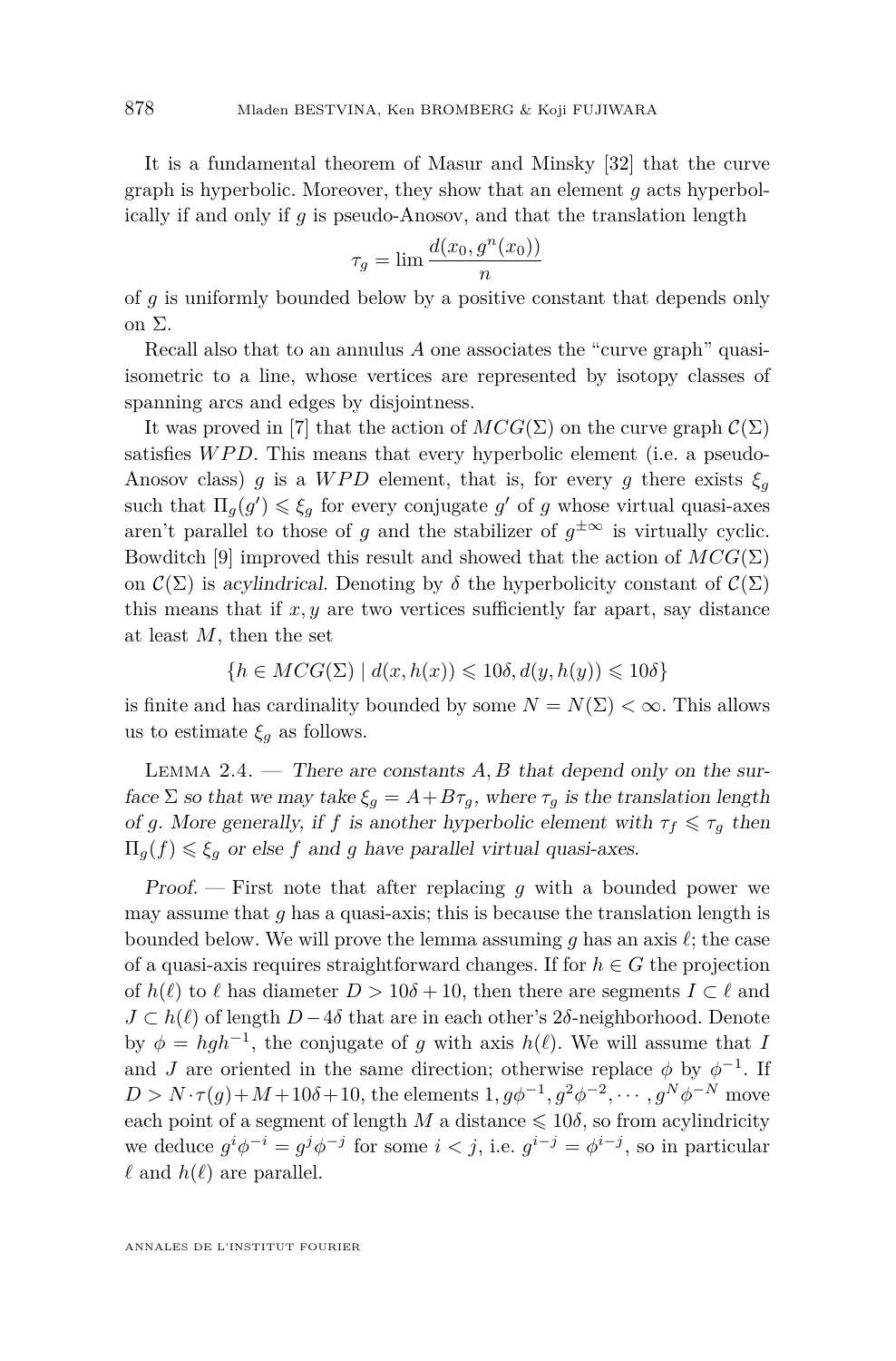For the second part, we increase *B* by 1 and assume that *f* violates the conclusion. Then  $f(\ell)$  has projection to  $\ell$  of diameter  $>\xi_q$ , so we must have that  $f(\ell)$  is parallel to  $\ell$  and the conclusion follows.

The following lemma was proved in [\[5\]](#page-27-6) in the case of closed surfaces; when  $\Sigma$  has punctures the statement is easily reduced to the closed case by doubling. (In [\[5\]](#page-27-6) we find a subgroup which acts trivially in  $\mathbb{Z}/2$ -homology, but we can further take a finite index subgroup which acts trivially in Z*/*3-homology.)

<span id="page-9-0"></span>PROPOSITION 2.5 ([\[5,](#page-27-6) Lemma 4.7]). — There is a finite index normal subgroup  $S \subset MCG(\Sigma)$  which is torsion-free, fixes all punctures, acts trivially in  $\mathbb{Z}/3$ -homology of  $\Sigma$ , and for every *h*  $\in$  S and every simple closed curve  $\alpha$  on  $\Sigma$ ,  $i(\alpha, h(\alpha)) = 0$  implies  $h(\alpha) = \alpha$ .

When  $S \subset \Sigma$  is a  $\pi_1$ -injective subsurface we denote by  $\hat{S}$  the surface obtained from *S* by collapsing each boundary component to a puncture. Note that every mapping class  $f : \Sigma \to \Sigma$  that preserves *S* induces a mapping class  $\hat{f}: \hat{S} \to \hat{S}$ . The following is immediate from a theorem of Ivanov [\[26\]](#page-28-4) (see Section [5\)](#page-24-0).

<span id="page-9-1"></span>COROLLARY 2.6. — Let  $f \in \mathcal{S}$  preserve a subsurface  $S \subset \Sigma$ . If  $\hat{f}$  has finite order in  $MCG(\hat{S})$  then  $\hat{f} = id$ .

#### **2.6. The projection complex**

Recall [\[33\]](#page-28-5) that when *S, S'* are  $\pi_1$ -injective subsurfaces of  $\Sigma$  with  $\partial S \cap$  $\partial S' \neq \emptyset$  there is a coarse subsurface projection  $\pi_S(S') \subset C(S)$ , a uniformly bounded subset of the curve complex  $\mathcal{C}(S)$  obtained by closing up each component of  $\partial S' \cap S$  along  $\partial S$ . Let **Y** be an S-orbit of subsurfaces of  $\Sigma$ , where  $S \subset MCG(\Sigma)$  is the subgroup as in Proposition [2.5.](#page-9-0) Then distinct subsurfaces in **Y** have intersecting boundaries (see  $[5]$ ) and the following two properties below hold. For the first see [\[3\]](#page-26-3) (for a simple proof due to Leininger see [\[29,](#page-28-6) [30\]](#page-28-7)), and for the second see [\[33\]](#page-28-5) (for a simpler proof see [\[5\]](#page-27-6)). When  $A, B, C \in \mathbf{Y}$  define  $d_A^{\pi}(B, C) = \text{diam}\{\pi_A(B) \cup \pi_A(C)\}\$ . Then there is  $\eta > 0$  such that

- of the three numbers  $d_A^{\pi}(B, C), d_B^{\pi}(A, C), d_C^{\pi}(A, B)$  at most one is larger than *η*, and
- for every  $A, B \in \mathbf{Y}$  the set  $\{C \in \mathbf{Y} \mid d_C^{\pi}(A, B) > \eta\}$  is finite.

Section 3 of [\[5\]](#page-27-6) proves the following theorem.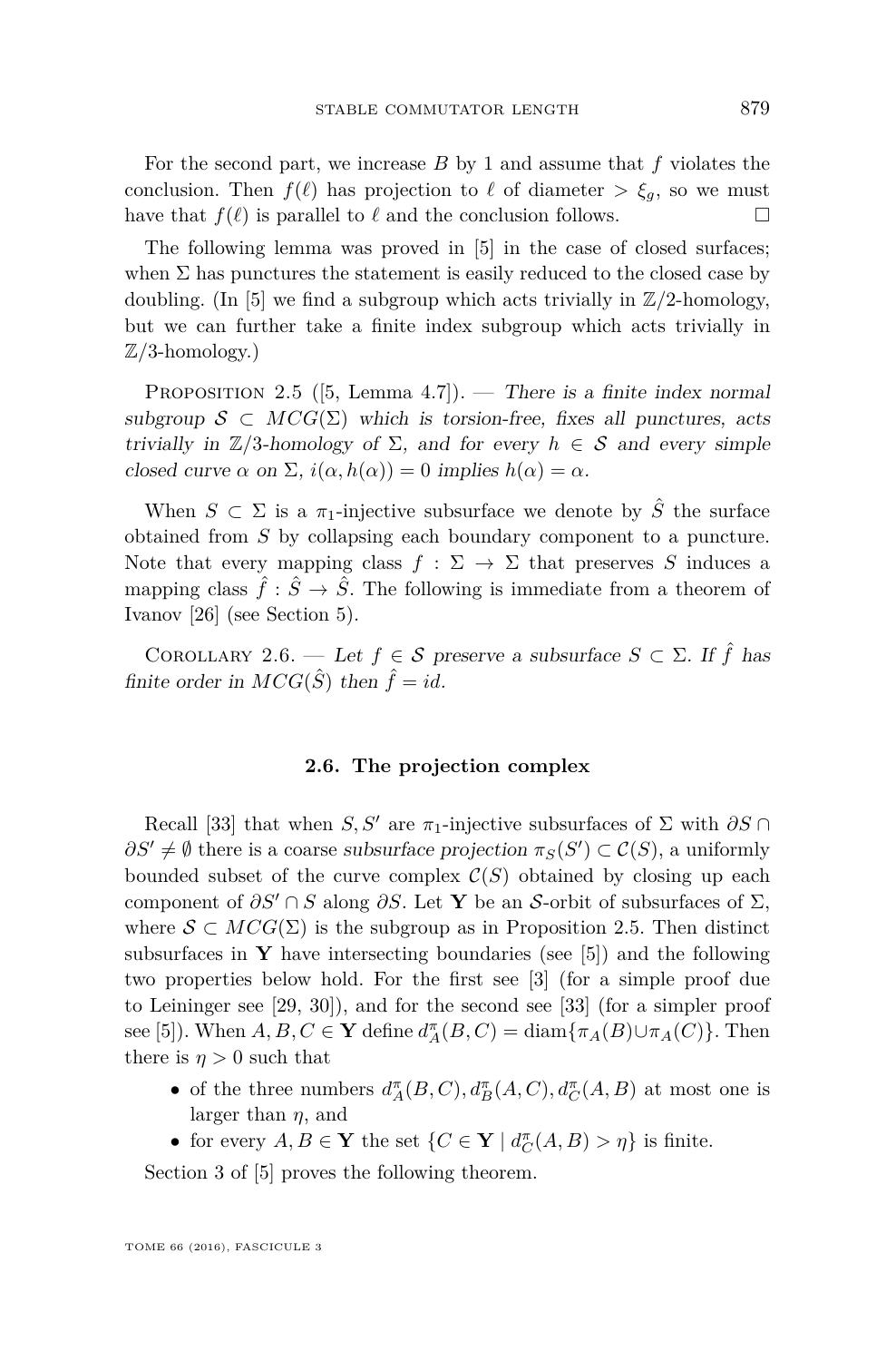<span id="page-10-0"></span>PROPOSITION 2.7. — Let **Y** be an S-orbit of subsurfaces of  $\Sigma$ . Then S acts by isometries on a hyperbolic graph  $\mathcal{C}(\mathbf{Y})$  with the following properties:

- (i) For every surface  $S \in Y$  the curve graph  $\mathcal{C}(S)$  is embedded isometrically as a convex subgraph in  $\mathcal{C}(\mathbf{Y})$ , and when  $S \neq S'$  then  $\mathcal{C}(S)$ and  $C(S')$  are disjoint.
- (ii) The inclusion

$$
\bigsqcup_{S\in\mathbf{Y}}\mathcal{C}(S)\hookrightarrow\mathcal{C}(\mathbf{Y})
$$

is S-equivariant, where on the left  $\phi \in \mathcal{S}$  sends a curve  $\alpha \in \mathcal{C}(S)$  to the curve  $\phi(\alpha) \in C(\phi(S)).$ 

- (iii) For  $S \neq S'$  the nearest point projection to  $C(S')$  sends  $C(S)$  to a uniformly bounded set, and this set is within uniformly bounded distance from  $\pi_{S'}(S)$ .
- (iv) Assume  $q \in \mathcal{S}$  is pure, i.e. supported on  $S \in \mathbf{Y}$  and the restriction is pseudo-Anosov or, in case *S* is an annulus, a power of a Dehn twist. Denote by *C* the subgroup of S consisting of elements *f* that leave *S* invariant and, if *S* is not an annulus,  $\hat{f}: \hat{S} \to \hat{S}$  preserves the stable and unstable foliations of  $\hat{q}$ . Then  $(\mathcal{S}, \mathcal{C}(\mathbf{Y}), q, C)$  satisfies *WW P D*.

Proof. — The graph  $\mathcal{C}(\mathbf{Y})$  is constructed in Section 3.1 of [\[5\]](#page-27-6) from which it is clear that (ii) holds. Hyperbolicity is Theorem 3.15, convexity is Lemma 3.1 and (iii) is Lemma 3.11. For (iv) use Corollary [2.6](#page-9-1) to see that there are no flips. If  $g'$  is conjugate to  $g$  and its virtual quasi-axis is contained in  $\mathcal{C}(S)$ , then the projection to a quasi-axis  $\ell$  of  $q$  is uniformly bounded (or the two are parallel) by Lemma [2.4.](#page-8-0) If the virtual quasi-axis of  $g'$  is contained in some other  $C(S')$  the projection to  $\ell$  is bounded by the third bullet.  $\square$ 

<span id="page-10-1"></span>LEMMA 2.8. — Let  $\phi \in \mathcal{S}$  be supported on a subsurface *F* so that  $\phi|F$ is pseudo-Anosov (or a Dehn twist if *F* is an annulus). Also suppose that *F* does not contain any  $S \in \mathbf{Y}$ . Then for each  $S \in \mathbf{Y}$ , there exists a vertex in  $\mathcal{C}(\mathbf{Y})$  such that the nearest point projection to  $\mathcal{C}(S)$  of its  $\phi$ -orbit is uniformly bounded (independently of  $F$ ,  $\phi$  and  $S$ ; the bound depends only on  $\Sigma$ ).

Thus, if  $\phi$  is hyperbolic in  $\mathcal{C}(\mathbf{Y})$ , its virtual quasi-axis can intersect  $\mathcal{C}(S)$ only in a uniformly bounded length segment.

Proof. — If  $S \cap F = \emptyset$  then  $\phi$  fixes  $\mathcal{C}(S)$  pointwise ( $\phi$  is elliptic) and the claim is clear. Otherwise  $\partial F \cap S \neq \emptyset$  and all  $\phi^i(\partial F)$ ,  $i \in \mathbb{Z}$ , have the same projection to *S* in  $\Sigma$ . The first part of the lemma follows from Proposition [2.7\(](#page-10-0)iii).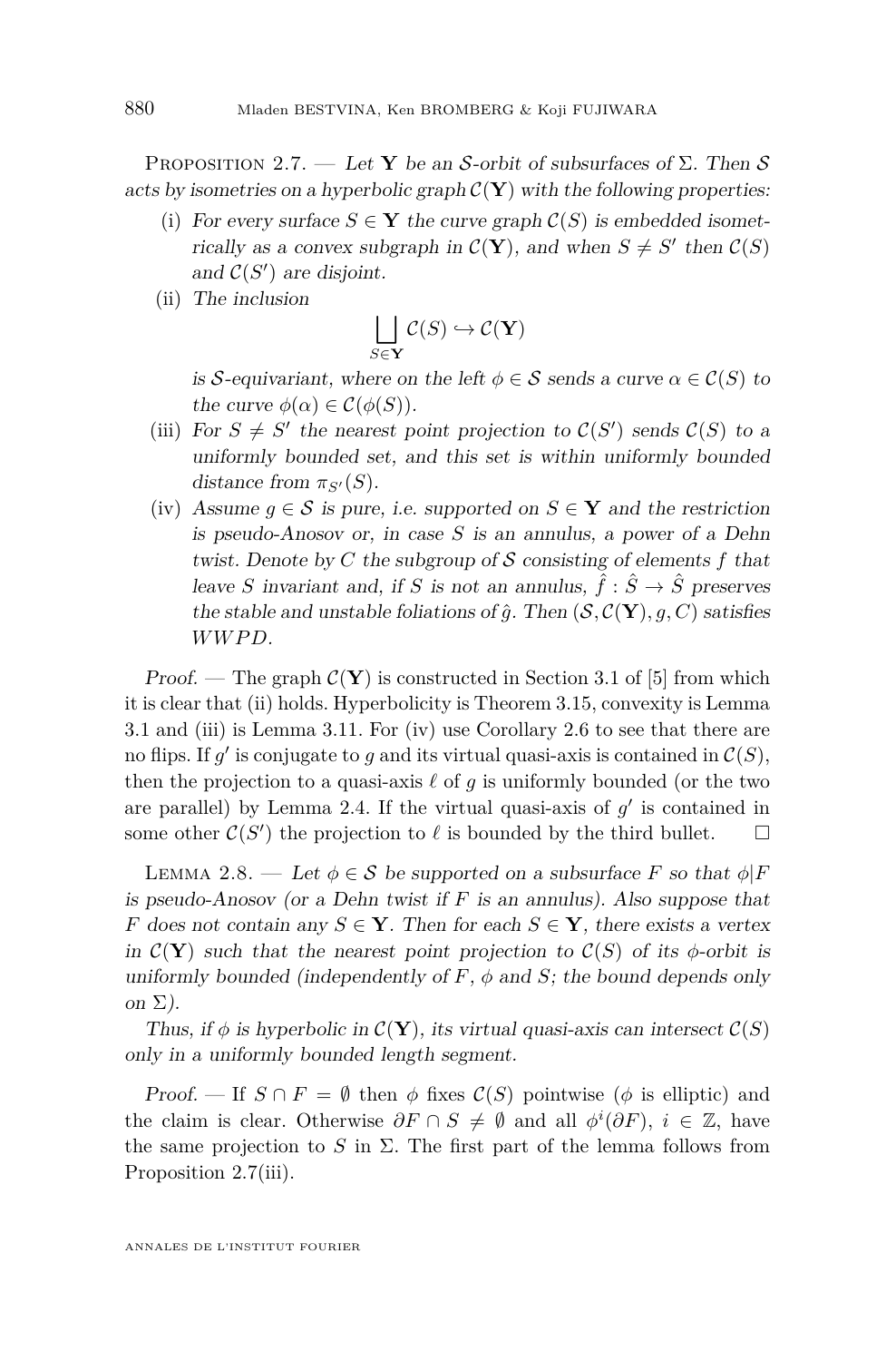Now, by an elementary argument in *δ*-hyperbolic geometry, if  $φ$  is hyperbolic and has a virtual quasi-axis, then the *φ*-orbit of a point on it has the smallest projection (in diameter) to  $\mathcal{C}(S)$  among the  $\phi$ -orbits of points (up to a constant depending on  $\delta$ ). Therefore the last part of the claim follows.

#### **2.7. Promoting hyperbolic spaces to quasi-trees**

In this section we promote a  $WWPD$  action  $(G, X, q, C)$  with X a  $\delta$ hyperbolic graph to a  $WWPD$  action  $(G, Q, g, C)$  where  $Q$  is a quasi-tree.

<span id="page-11-0"></span>PROPOSITION 2.9. — Let *X* be a  $\delta$ -hyperbolic graph and assume  $(G, X, g, C)$  satisfies *WWPD* with the constant  $\xi = \xi_g^X$ . Then there is an action of *G* on a quasi-tree *Q* such that:

- (i) The bottleneck constant  $\Delta = \Delta(\delta, \xi)$  for *Q* depends only on  $\delta$  and  $\xi = \xi_g^X$ , and it is bounded by a multiple of  $\delta + \xi + 1$ ,
- (ii)  $(G, Q, g, C)$  satisfies *WWPD* with  $\xi_g^Q$  bounded by a multiple of  $\delta + \xi + 1$ ,
- (iii) if  $h \in G$  is elliptic on *X* then *h* is elliptic on *Q*,
- (iv) if  $h \in G$  is hyperbolic on *X* and if  $\tilde{\Pi}_{g}^{X}(h) \leq \eta$  then either *h* is elliptic on *Q*, or *h* is hyperbolic on *Q* and  $\tilde{\Pi}_g^Q(h) \leq \eta + P$  for some constant  $P = P(\delta, \xi)$  which is a fixed multiple of  $\delta + \xi + 1$ .

Proof. — This is also a special case of the construction in [\[5\]](#page-27-6). Consider the conjugates of *g*, and say two are equivalent if they have parallel quasiaxes. For each equivalence class take the union of all quasi-axes of all of its members with the subspace metric – this is a quasi-line. The collection **Y** of all these quasi-lines satisfies the axioms in Section 3 of [\[5\]](#page-27-6) since by assumption the projections are uniformly bounded. The space  $\mathcal{C}(\mathbf{Y})$  constructed there is a quasi-tree by Theorem 3.10 of [\[5\]](#page-27-6), and we name it *Q*.  $C(Y)$  contains the quasi-line *Y* for each *Y*. The main observation for the proof of (i) is that the constant *K* used in the definition of the projection complex depends only on  $\delta$  and  $\xi$  and the dependence is linear. Then (ii) follows from Lemma 3.11 of [\[5\]](#page-27-6) and (iii) is clear from the construction.

Suppose *h* is hyperbolic in *Q* and has long overlap with one of the quasilines *Y*. Then  $h^{-N}(Y)$  and  $h^{N}(Y)$  have large projection in *Y* measured in *Q*, hence also in *X* (this again uses Lemma 3.11 in [\[5\]](#page-27-6)). But then a virtual quasi-axis of *h* has large projection to *Y* in *X*.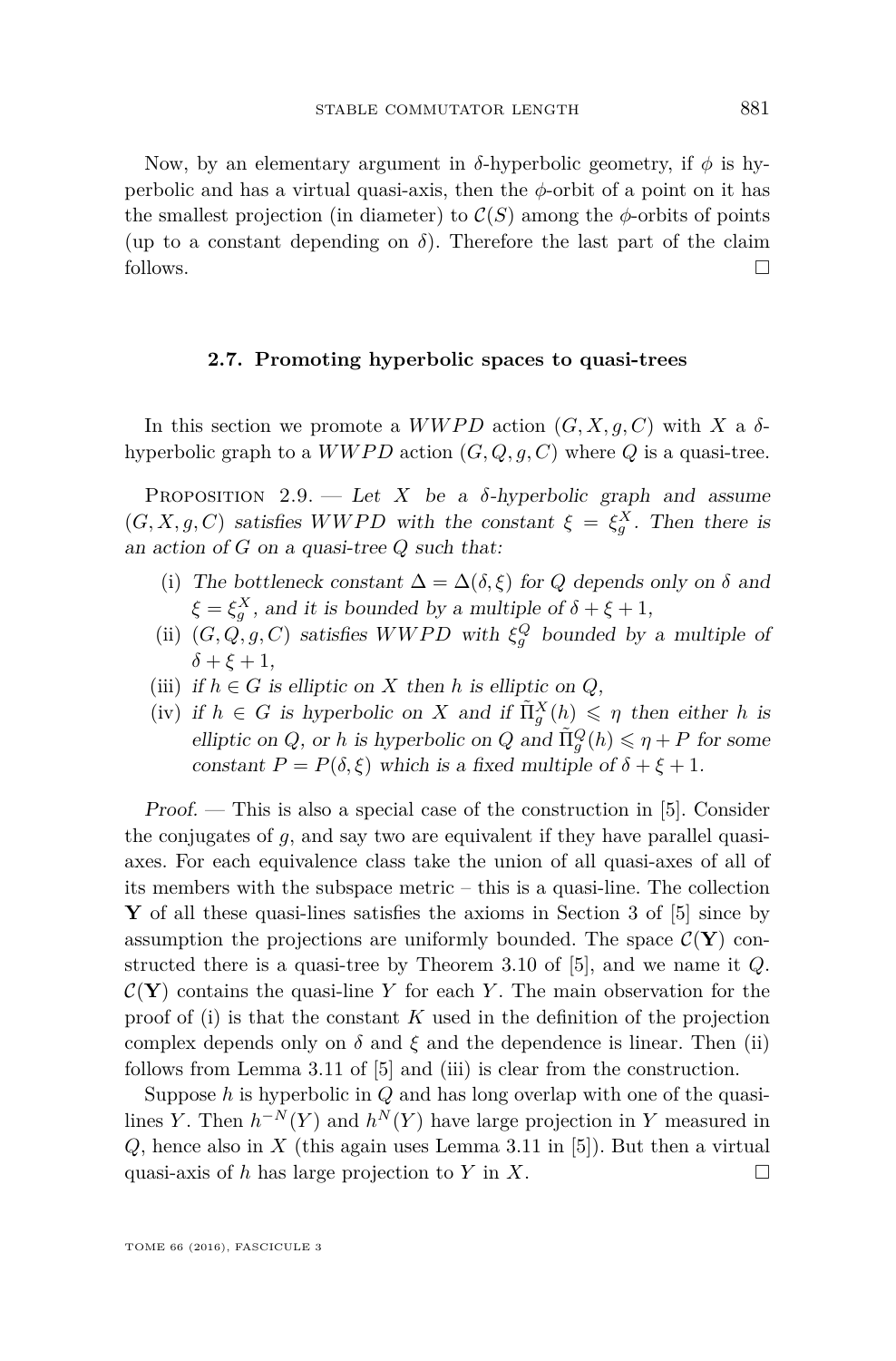#### **3. Construction of quasi-morphisms**

In this section we show how to construct quasi-morphisms  $G \to \mathbb{R}$  if  $(G, Q, q, C)$  satisfies *WWPD* and *Q* is a quasi-tree, generalizing the Brooks construction.

<span id="page-12-0"></span>PROPOSITION 3.1. — For every  $\Delta$  there is  $M = M(\Delta)$ , a fixed multiple of  $\Delta + 1$ , such that the following holds. Let  $(G, Q, g, C)$  satisfy *WWPD* where *Q* is a quasi-tree with bottleneck constant  $\Delta$  and assume  $\tau_g \geq \xi_g + M$ . Then there is a quasi-morphism  $F: G \to \mathbb{R}$  such that

- (a) the defect of *F* is  $\leq 12$ ,
- (b) *F* is unbounded on the powers of *g*; more precisely,

$$
\hat{F}(g) \geqslant \frac{1}{2}
$$

where  $\hat{F}$  is the homogeneous quasi-morphism equivalent to  $F$ , and moreover if *h* is hyperbolic with virtual quasi-axes parallel to those of *g* and both *g, h* translating in the same direction then

$$
\frac{\hat{F}(h)}{\tau_h} = \frac{\hat{F}(g)}{\tau_g}
$$

and in particular  $\hat{F}(h) \ge \frac{\tau_h}{2\tau_g}$ ,

- (c) *F* is bounded on the powers of any elliptic element of *G*, and
- (d) *F* is bounded on the powers of any hyperbolic element  $\alpha$  such that  $\tilde{\Pi}_g(\alpha) \leqslant \tau_g - M.$

Proof. — The proof is a modification of the classical Brooks construction for free groups [\[13\]](#page-27-2). There are two variants, one counts the number of all subwords of a given word isomorphic to a fixed word *w*, and the other counts the maximal number of non-overlapping subwords isomorphic to *w*. The first version is more convenient when working with coefficients (see [\[4\]](#page-27-14)). The second version is more convenient when control on the defect is important, and this is the version we pursue here.

We start by fixing an  $(4, A)$ -quasi-isometry  $\phi : Q \to T$  to a tree *T* and a constant  $\epsilon \geq 0$  so that the  $\phi$ -image of a  $(2, 10\delta+10)$ -quasi-geodesic [a, b] is in the  $\epsilon$ -neighborhood of  $[\phi(a), \phi(b)]$ . Note that *A*,  $\epsilon$  depend only on  $\Delta$  and can be arranged to be fixed multiples of  $\Delta+1$ , see Secton [2.2.](#page-5-0) Let  $x_0$  be a vertex with  $D = d(x_0, q(x_0))$  minimal possible and let  $w = [x_0, q(x_0)]$ , viewed as an oriented segment. By taking *M* sufficiently large we may assume that  $D \gg \delta$ , A,  $\epsilon$  and the union of  $\langle g \rangle$ -translates of *w* forms a quasi-axis  $\ell$  of *g*. From this data we will construct a quasi-morphism  $F = F_{\phi, \epsilon, w} : G \to \mathbb{R}$ .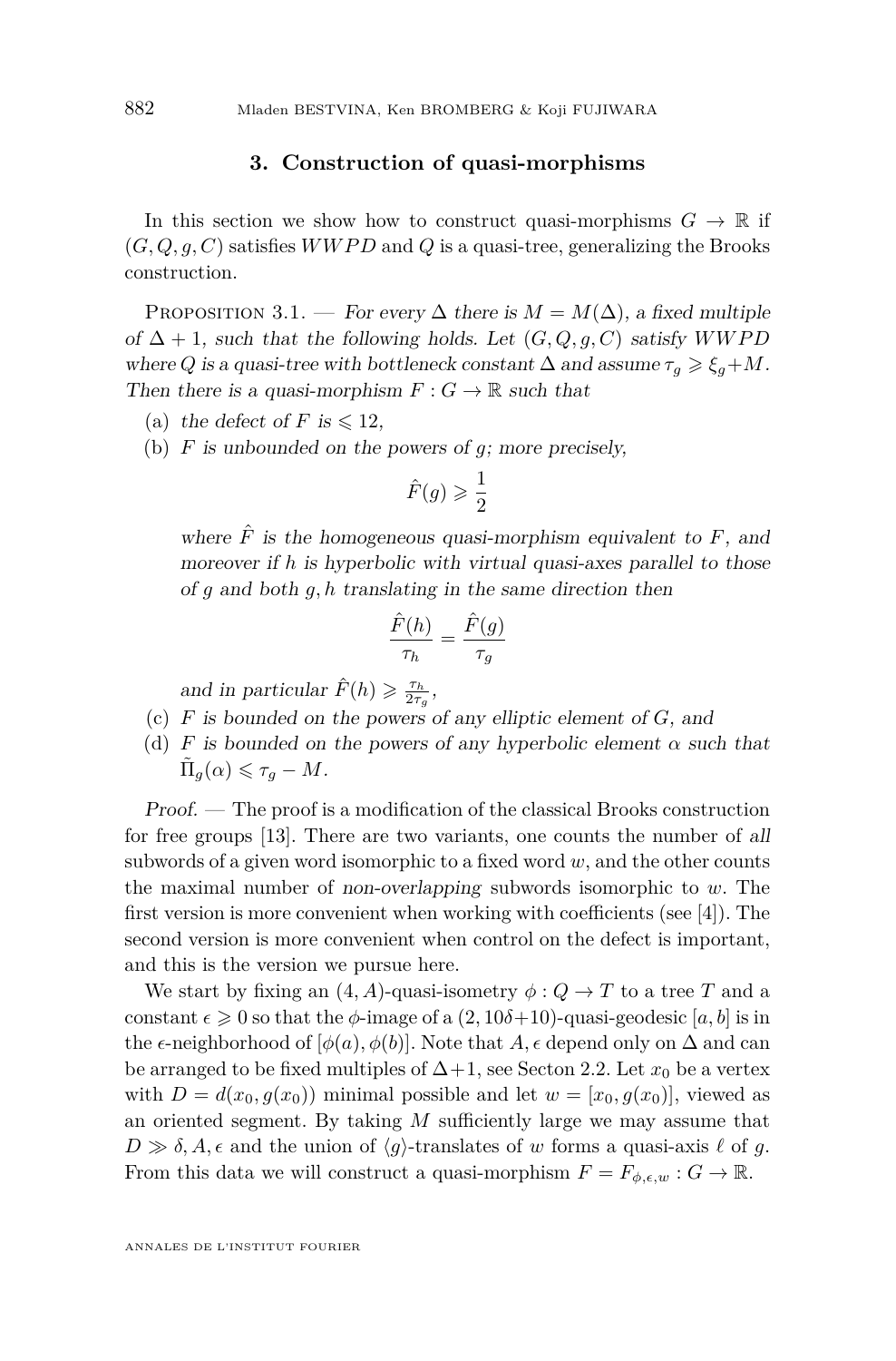A copy of *w* is a translate *γw*, also viewed as an oriented segment. For  $q, q' \in Q$  we write  $\gamma w \in [q, q']$  if there exists  $\beta \in G$  such that  $\phi(\beta \gamma w)$ is contained in the  $\epsilon$ -neighborhood of the segment  $[\phi(\beta(q)), \phi(\beta(q'))]$  and  $\phi(\beta(q))$  is closer to the *φ*-image of the initial endpoint of  $\beta\gamma w$  than the terminal endpoint. Since *w* is long compared to  $\epsilon$  and the quasi-isometry constants of  $\phi$ , the condition says that the copy  $\gamma w$  is nearly contained in  $[q, q']$  in the oriented sense. Note that the notion is equivariant, i.e. if  $\gamma w \stackrel{\circ}{\subset} [q, q']$  then  $\beta \gamma w \stackrel{\circ}{\subset} [\beta(q), \beta(q')]$  for any  $\beta \in G$ . Also, if  $\gamma w \stackrel{\circ}{\subset} [q, q']$ and  $\beta' \in G$  is arbitrary, then  $\phi(\beta' \gamma w)$  is contained in the  $\epsilon'$ -neighborhood of the segment  $[\phi(\beta'(q)), \phi(\beta'(q'))]$ , where  $\epsilon'$  also depends linearly on  $\delta$ .

We say that two copies  $\gamma w$  and  $\gamma' w$  are non-overlapping if for some *β* ∈ *G* the images  $φ(βγw)$  and  $φ(βγ'w)$  are disjoint. This notion is also equivariant, and if  $\beta' \in G$  is arbitrary the intersection  $\phi(\beta' \gamma w) \cap \phi(\beta' \gamma' w)$ has uniformly bounded diameter, say by  $\epsilon''$ , which also depends linearly on *δ*. The constant *M* and hence the length of *w* will be large compared to all these constants.

Now define the non-overlapping count  $N_w(q, q')$  as the maximal number of pairwise non-overlapping copies  $\gamma w \overset{\circ}{\subset} [q, q']$ . To see that this number is finite, note that the projection to *T* of any  $\gamma w \overset{\circ}{\subset} [q, q']$  has a long overlap with  $[\phi(q), \phi(q')]$  while the pairwise overlaps are bounded.

CLAIM. — Let  $\delta$  be the hyperbolicity constant for  $Q$  and assume  $|w| \gg \delta$ . If  $r \in Q$  is 2 $\delta$ -close to a geodesic from *q* to *q*' then

$$
|N_w(q,q') - N_w(q,r) - N_w(r,q')| \leq 2
$$

Indeed, the union of maximal collections for  $(q, r)$  and  $(r, q')$  gives a non-overlapping collection for  $(q, q')$ , perhaps after removing the two copies closest to  $r$ , and conversely, and maximal collection for  $(q, q')$  breaks up into two non-overlapping collections for  $(q, r)$  and  $(r, q')$ , perhaps after removing two copies closest to *r*.

Now define  $F: G \to \mathbb{R}$  by

$$
F(\alpha) = N_w(x_0, \alpha(x_0)) - N_{w^{-1}}(x_0, \alpha(x_0)) = N_w(x_0, \alpha(x_0)) - N_w(\alpha(x_0), x_0)
$$
  
It is straightforward to check  $(a) - (d)$ .

Proof of (a). — This is the standard Brooks tripod argument. Let  $\alpha, \beta \in$ *G* and let  $r \in Q$  be within 2*δ* of each of 3 geodesics joining  $x_0, \alpha(x_0), \beta \alpha(x_0)$ .

Now we have  $N_w(x_0, \alpha(x_0)) \sim N_w(x_0, r) + N_w(r, \alpha(x_0))$  by the Claim. Write 5 more such approximate equalities, for each oriented side of the triangle  $x_0, \alpha(x_0), \beta\alpha(x_0)$  and note that e.g.

$$
N_w(\alpha(x_0), \alpha\beta(x_0)) = N_w(x_0, \beta(x_0)).
$$

TOME 66 (2016), FASCICULE 3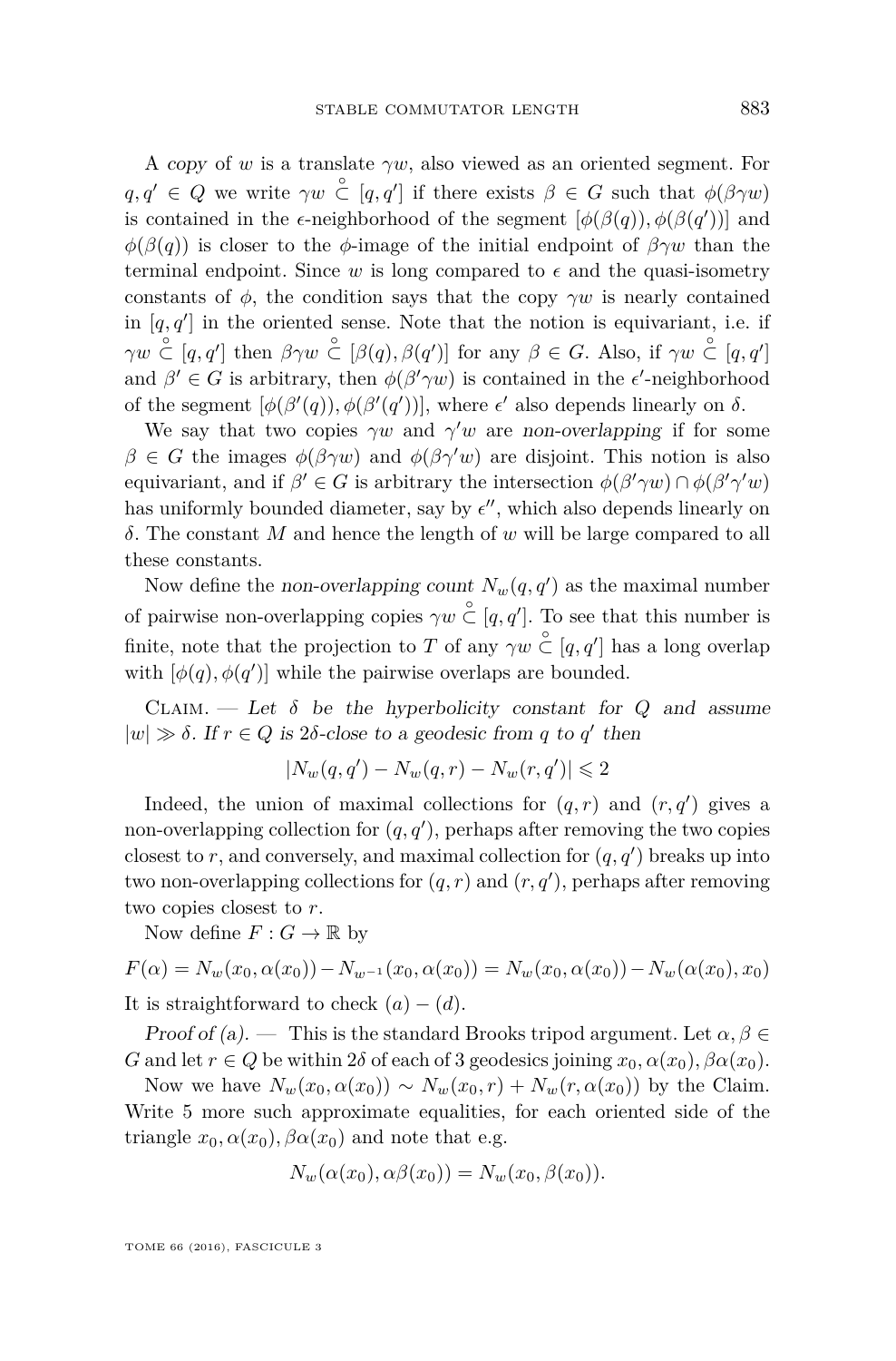Adding these (approximate) equalities, we find that

$$
|F(\alpha \beta) - F(\alpha) - F(\beta)| \leq 12
$$

Proof of (b). — Note that  ${g^{2k}(w)}_{k \in \mathbb{Z}}$  are non-overlapping,  $k \in \mathbb{Z}$ . Thus  $N_w(x_0, g^{2k}(x_0)) \geq k$  for every  $k = 1, 2, \cdots$ . It remains to observe that  $N_w(g^k(x_0), x_0) = 0$  by the *WWPD* assumption. Thus  $F(g^{2k}) \geq k$ and so  $\hat{F}(g) \geq \frac{1}{2}$  where  $\hat{F}$  is the homogenous quasi-morphism equivalent to *F*. For the second assertion, note that for a fixed  $x_0$  and every *n* the points  $g^{[n/\tau_g]}(x_0)$  and  $h^{[n/\tau_h]}(x_0)$  are uniformly close, so the statement follows from the above Claim.

Proof of (c). — If the orbit  $\{\alpha^i(x_0)\}\$ is bounded, then so are the translates  $\{\beta \alpha^{i}(x_0)\}\$  and their  $\phi$ -images, and hence  $N_{w^{\pm 1}}(x_0, \alpha^{i}(x_0))$  are uniformly bounded, and so are  $F(\alpha^i)$ .

Proof of (d). — If  $F(\alpha^N) \neq 0$  for large *N*, then there must be a copy of *w* near a virtual quasi-axis of  $\alpha$  and we see that the projection of this quasi-axis to the corresponding copy of  $\ell$  will contain the copy of  $w$  except for segments near the endpoints bounded by a fixed multiple of  $\Delta + 1$ .  $\Box$ 

<span id="page-14-0"></span>COROLLARY 3.2. — There is a constant  $R = R(\delta, \xi)$ , a fixed multiple of  $\delta$  +  $\xi$  + 1, so that the following holds. Let  $(G, X, g, C)$  satisfy *WWPD* where *X* is a *δ*-hyperbolic graph and  $\tau_q \ge R$ . Then there is a quasi-morphism  $F: G \to \mathbb{R}$  such that

- (a) the defect of *F* is  $\leq 12$ ,
- (b) *F* is unbounded on the powers of *g*; in fact  $\hat{F}(g) \ge \frac{1}{2}$ ,
- (c) *F* is bounded on the powers of any elliptic element of *G*, and
- (d) *F* is bounded on the powers of any hyperbolic element *α* with  $\tilde{\Pi}_g(\alpha) \leq \tau_g - R.$

Proof. — This is immediate from Propositions [2.9](#page-11-0) and [3.1.](#page-12-0)  $\Box$ 

<span id="page-14-1"></span>Remark 3.3. — In applications we will not necessarily have  $\tau_q \ge R$ , but will have to pass to a power  $g^N$  of  $g$  to achieve this. For our uniform estimates it will be important that *N* is uniformly bounded. In the setting

- of the curve graph  $\mathcal{C}(\Sigma)$  of a fixed surface  $\Sigma$  this follows from two facts:
	- $\tau_g \geq \epsilon_\Sigma > 0$  for every hyperbolic *g* [\[32,](#page-28-2) Proposition 4.6], and •  $\xi_g$  is bounded by a fixed multiple of  $\tau_g + 1$  (see Lemma [2.4\)](#page-8-0).

Similarly, uniformity on powers holds in hyperbolic spaces  $\mathcal{C}(\mathbf{Y})$  constructed in Proposition [2.7.](#page-10-0) More precisely, if *g* is supported on a subsurface  $S \in \mathbf{Y}$  and the restriction is pseudo-Anosov, then its translation length in **Y** is equal to its translation length in  $\mathcal{C}(S)$  (this follows from Proposition [2.7\(](#page-10-0)i) and (ii)) and the projections of quasi-axes of conjugates are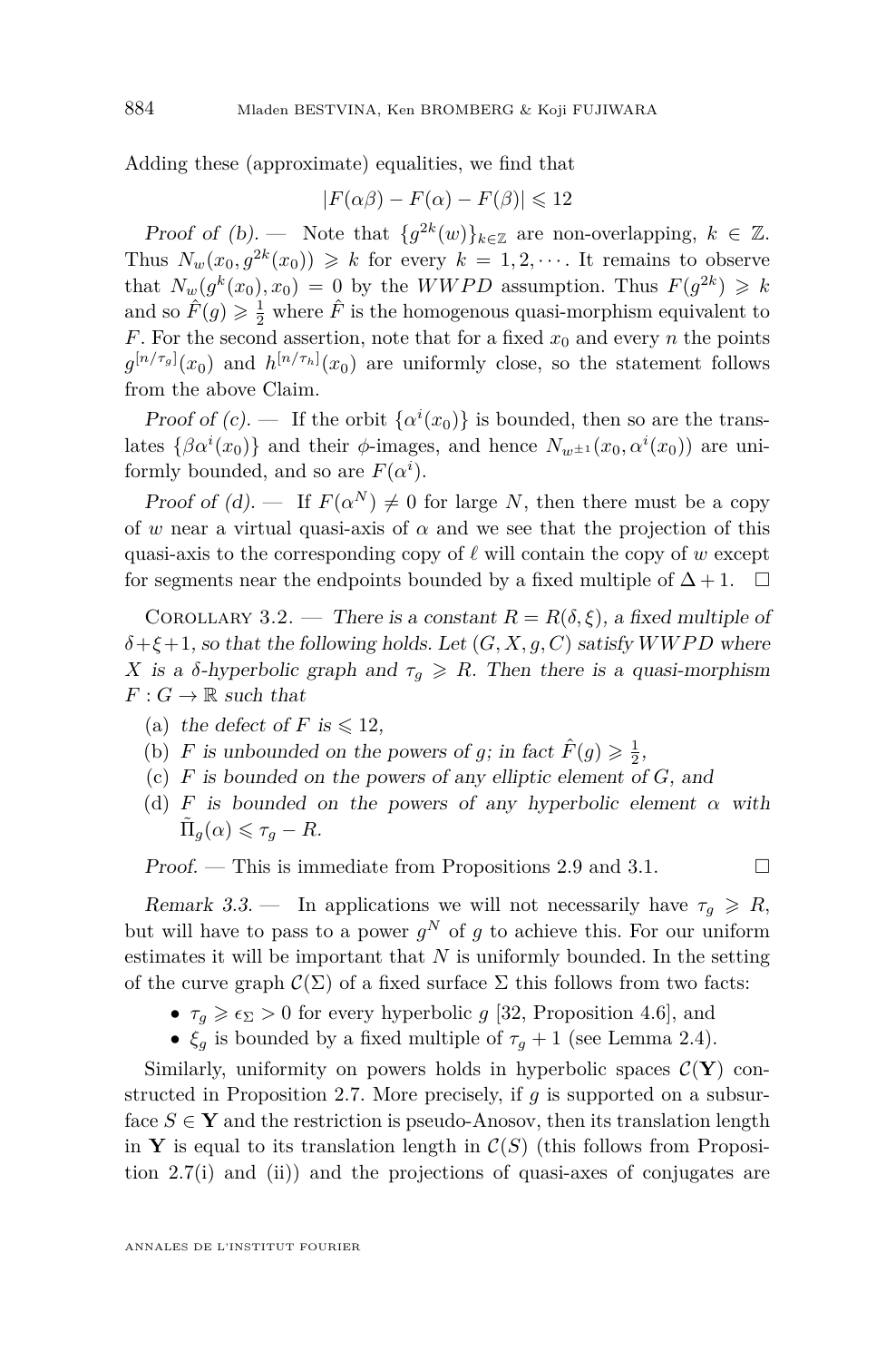bounded by a fixed multiple of  $\tau_g + 1$  (this follows from Proposition [2.7\(](#page-10-0)iii) and Lemma [2.4\)](#page-8-0).

Regarding the uniformity in the second bullet in the above, Delzant [\[20\]](#page-27-15) calls an action of *G* on *X* weakly acylilndrical if there is a constant *D* such that for every hyperbolic element  $g \in G$ ,  $(G, X, g, C)$  satisfy WWPD and  $\xi_q \leqslant D(\tau_q+1).$ 

#### <span id="page-15-0"></span>**4. Stable commutator length on mapping class groups**

Now assume that  $G < MCG(\Sigma)$  is a finite index subgroup and  $g \in G$ . By the Nielsen-Thurston theory (see e.g. [\[17\]](#page-27-16)) there is a unique minimal *g*-invariant collection  $\mathcal C$  (possibly empty) of pairwise disjoint simple closed curves which are non-parallel and no curve bounds a disk or a punctured disk and so that after replacing *g* by a power:

- each puncture of  $\Sigma$  is fixed,
- each curve in  $\mathcal C$  is  $q$ -invariant,
- each component of  $\Sigma \cup_{c \in \mathcal{C}} C$  is *g*-invariant,
- the restriction of *q* to each complementary component is homotopic to the identity or a pseudo-Anosov homeomorphism.

Let  $S_i$  be a complementary component on which  $g$  is pseudo-Anosov. Collapsing all boundary components to punctures produces a closed surface  $\hat{S}_i$  with punctures and *g* induces a pseudo-Anosov homeomorphism  $\hat{g}_i$ :  $\hat{S}_i \rightarrow \hat{S}_i$ . There is a (projectively)  $\hat{g}_i$ -invariant measured (singular) foliation  $\hat{\mathcal{F}}_i$  on  $\hat{S}_i$  without saddle connections. Each puncture is a  $k$ -prong singularity for some  $k = 1, 2, \cdots$  (when  $k = 2$  it is a regular point). After passing to a higher power of *g* we may assume that

• each such  $\hat{g}_i$  is arotational i.e. all prongs (directions of leaves) out of any puncture are fixed.

We may reverse the collapsing process and blow up the newly created punctures back to boundary components. A point in the boundary circle is a tangent direction out of the puncture. The foliation  $\hat{\mathcal{F}}_i$  lifts to a foliation  $\mathcal{F}_i$ on  $S_i$  with  $k$  leaves transverse to the boundary circle. The homeomorphism  $\hat{g}_i$  naturally lifts to a homeomorphism  $g_i : S_i \to S_i$ , and it has 2*k* fixed points on the boundary circle (*k* from the stable and *k* from the unstable foliation). In any case, there is a canonical way to isotope  $g_i$  to a homeomorphism that fixes the boundary pointwise, keeping the 2*k* points fixed throughout the isotopy.

We can now glue the surfaces  $S_i$  together to form  $S$ , but we will also insert an annulus between any two boundary components to be glued. The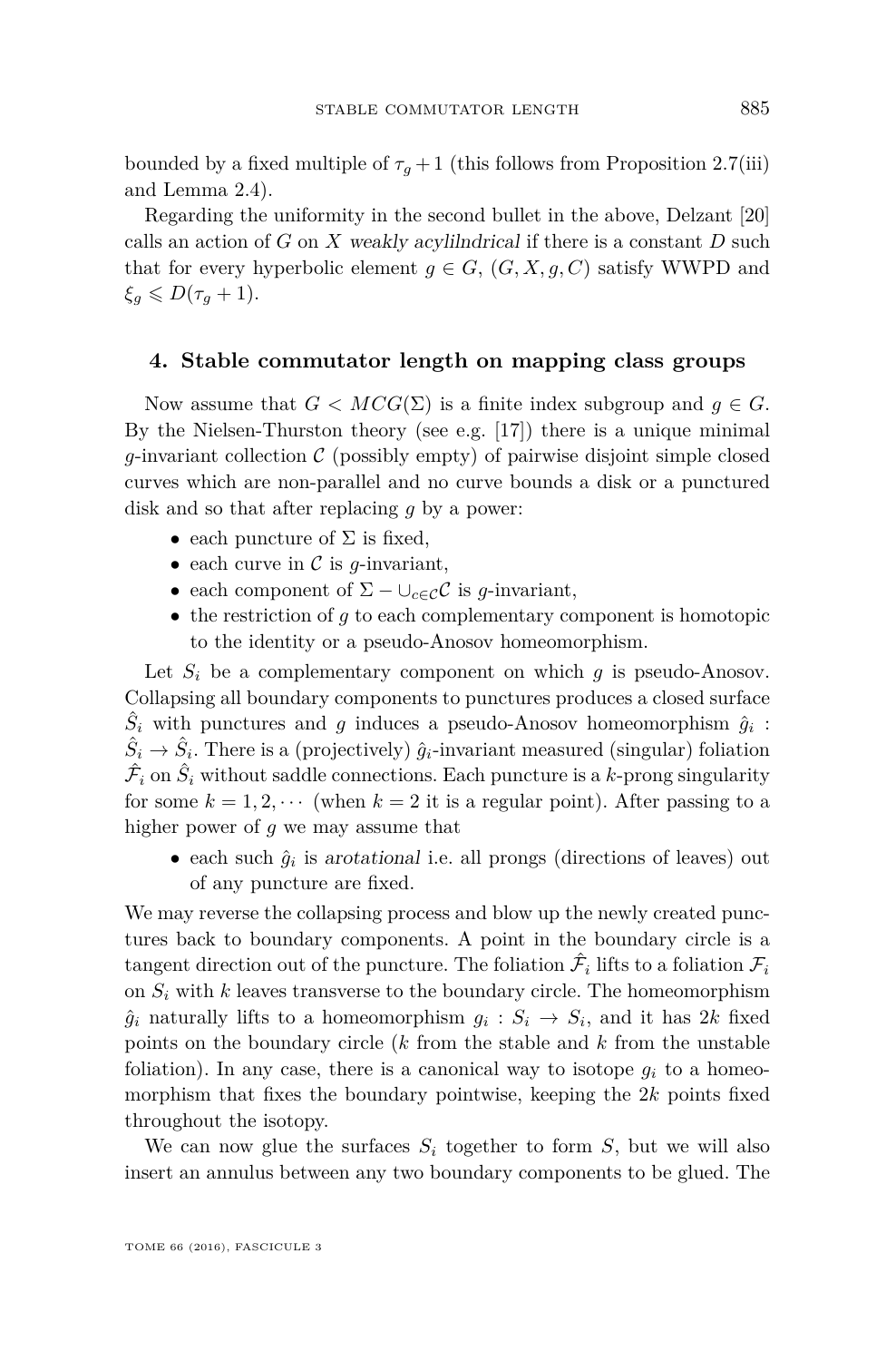purpose of this is that otherwise the homeomorphism of the glued surface that agrees with  $g_i$  on  $S_i$  may not be  $g$ ; it may differ from  $g$  by a product of Dehn twists in the curves in  $\mathcal{C}$ . We realize any such Dehn twists on the inserted annuli. Extend each  $g_i : S_i \to S_i$  by the identity in the complement of *S<sup>i</sup>* to obtain a homeomorphism of *S*, also denoted *g<sup>i</sup>* . We summarize the discussion as follows.

THEOREM 4.1. — For every 
$$
g \in G
$$
 there is  $N > 0$  such that

$$
g^N = g_1 \cdots g_k \delta_1^{n_1} \cdots \delta_l^{n_l}
$$

where  $\delta_j$  are (left) Dehn twists supported on annuli around the curves in a subset of the reducing multicurve  $C$ ,  $n_i \neq 0$  and each  $g_i$  is a pseudo-Anosov supported on a complementary subsurface *S<sup>i</sup>* . Any two homeomorphisms above commute.

We now make some further definitions. First, after possibly taking a further power of *g*, we may assume:

- each  $g_i$  and  $\delta_j^{n_j}$  is in  $G$  (this is where we are using that  $G$  has finite index in  $MCG(S)$ ) and also in S (see Proposition [2.5\)](#page-9-0),
- for each *i*, either  $g_i$  is conjugate (in *G*) to  $g_i^{-1}$  or  $g_i^m$  is not conjugate to  $g_i^{-m}$  for any  $m > 0$  (the latter is equivalent to saying that no  $\gamma \in G$  interchanges the stable and unstable foliation of  $g_i$ ).

If  $g_i$  is conjugate to  $g_i^{-1}$  in *G* we say  $g_i$  is achiral, and otherwise it is chiral. If  $g_i$  and  $g_j$  are both chiral, we say they are equivalent if a nontrivial power of  $g_i$  is conjugate in  $G$  to a power of  $g_j$ . In other words,  $g_i$  and  $g_j$  are equivalent if there is some element  $\gamma \in G$  that takes  $S_i$  to  $S_j$  and takes the stable foliation of  $g_i$  to either the stable or the unstable foliation of  $g_i$ . We make the same definition for Dehn twists (recall that a power of a Dehn twist is not conjugate to its inverse, so we may view them as chiral):  $\delta_i^{n_i}$  and  $\delta_j^{n_j}$  are equivalent if some of their nontrivial powers are conjugate (equivalently, the corresponding annuli are in the same *G*-orbit).

Let  $\{g_{i_1}, g_{i_2}, \cdots, g_{i_p}\}\)$  be an equivalence class. Thus  $g_{i_1}^{m_1}, g_{i_2}^{m_2}, \cdots, g_{i_p}^{m_p}$ *ip* are all conjugate for certain  $m_j \neq 0$ . We will say this equivalence class is essential if

$$
\frac{1}{m_1} + \frac{1}{m_2} + \dots + \frac{1}{m_p} \neq 0
$$

and inessential otherwise (an example of an inessential class has appeared in [\[22\]](#page-27-1)). Since  $g_i^m$  conjugate to  $g_i^n$  implies  $m = \pm n$  for any  $g_i$ , and implies  $m = n$  for chiral  $g_i$ , the exponents  $m_i$  above are unique up to a common multiple. We make the same definition for equivalence classes of powers of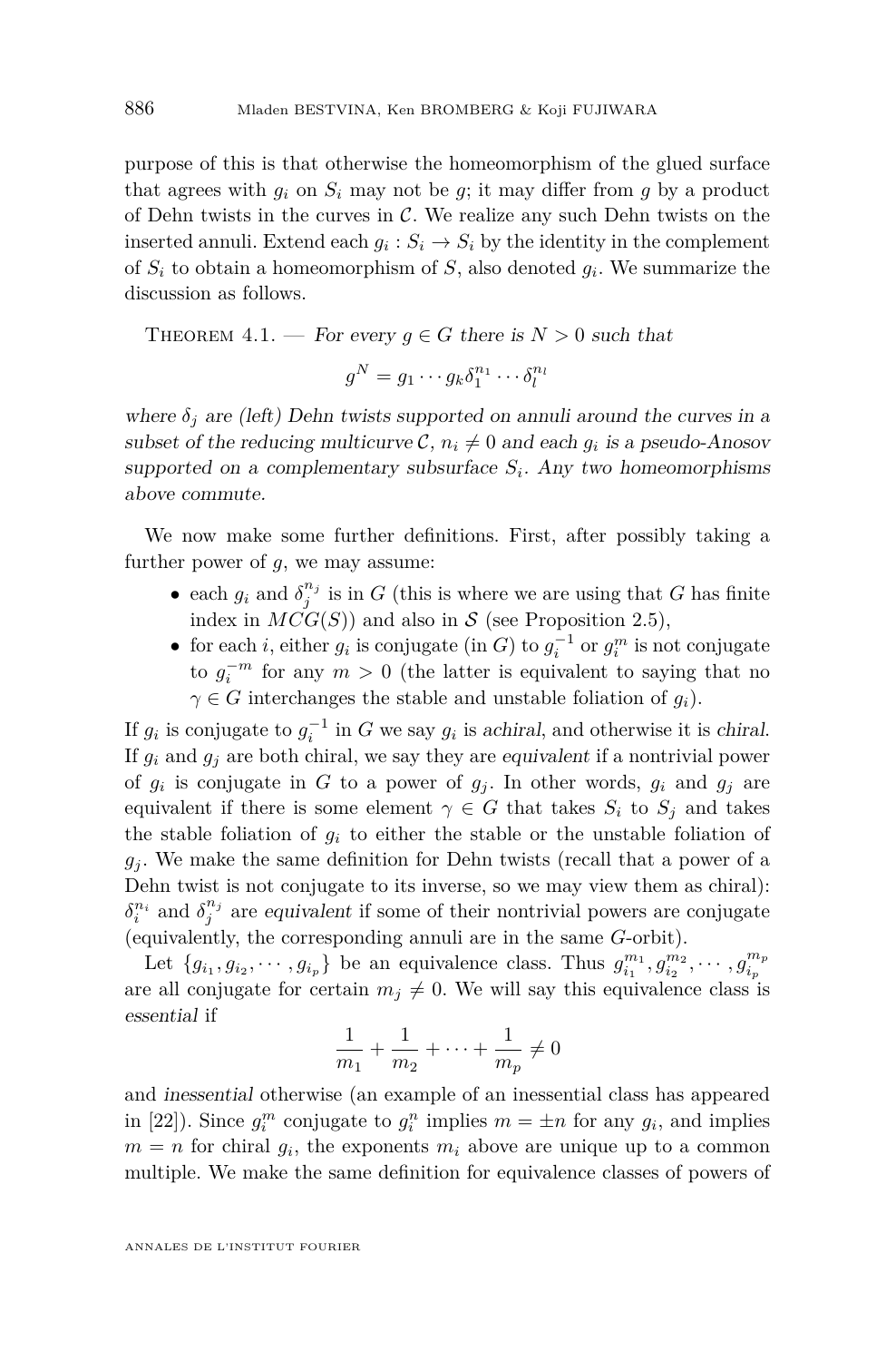Dehn twists  $\{\delta_{i_1}^{n_1}, \cdots, \delta_{i_p}^{n_p}\}$  with  $m_i$  chosen so that all  $\delta_{i_j}^{n_j m_j}$  $\sum_{i_j}^{n_j m_j}$  are pairwise conjugate.

<span id="page-17-0"></span>THEOREM 4.2. — Let  $G < MCG(\Sigma)$  be a subgroup of finite index and  $g \in G$ . Then  $scl(g) > 0$  if and only if some chiral equivalence class is essential.

Note that if *G* is a subgroup of  $S$  then every class is chiral (by Corol-lary [2.6\)](#page-9-1) and has one element, so every nontrivial  $g \in G$  has  $scl_G(g) > 0$ .

Proof of Theorem [4.2.](#page-17-0) — We first prove that  $\operatorname{scl}(q) = 0$  if every chiral class is inessential. Let  $H: G \to \mathbb{R}$  be a homogeneous quasi-morphism. We will argue that  $H(g) = 0$ . If  $g_i$  is achiral then  $H(g_i) = H(g_i^{-1})$  so  $H(g_i) = 0$ . Let  $\{g_{i_1}, g_{i_2}, \cdots, g_{i_p}\}\)$  be a chiral equivalence class with  $g_{i_1}^{m_1}, \cdots, g_{i_p}^{m_p}$  $\int_{i_p}^{m_p}$  all conjugate. Then  $H(g_{i_1}^{m_1}) = \cdots = H(g_{i_p}^{m_p})$  $\binom{m_p}{i_p}$ ; call the common value *A*. Thus  $H(g_{i_j}) = \frac{A}{m_j}$  and  $H(g_{i_1}g_{i_2}\cdots g_{i_p}) = A(\frac{1}{m_1} + \cdots + \frac{1}{m_p}),$  which is 0 for an inessential class. A similar argument applies to inessential classes of powers of Dehn twists. It now follows that  $H(g) = 0$  since *H* is additive on commuting elements.

Now assume that, after reindexing,  $\{g_1, \dots, g_p\}$  is an essential chiral equivalence class. In case there are several such classes we choose one with highest complexity (=  $-\chi(S_1)$  where  $S_1$  is the surface supporting  $g_1$ ). E.g. annuli have the smallest complexity, so powers of Dehn twists would be chosen only if nothing else is available. Further, in case there are several essential chiral classes with maximal complexity we choose one whose primitive root has largest translation length. That is, if  ${g_{i_1}, \dots, g_{i_s}}$  is another essential chiral class of maximal complexity, and we write  $g_1 = h_1^{N_1}$ ,  $g_{i_1} = h_{i_1}^{N_{i_1}}$  with  $N_1, N_{i_1} > 0$  maximal possible and with  $h_1$  [ $h_{i_1}$ ] supported on the same subsurface as  $g_1$  [ $g_{i_1}$ ], then  $\tau_{h_1} \geq \tau_{h_{i_1}}$  (translation lengths are with respect to the curve graph of the supporting subsurface).

We wish to construct a quasi-morphism  $H: G \to \mathbb{R}$  which is unbounded on the powers of  $g_1 \cdots g_p$  but bounded on the powers of all other chiral  $g_j$ and Dehn twists that belong to essential classes. It will then follow that *H* is unbounded on the powers of *g* and hence  $scl(g) > 0$ . For simplicity we assume *g*<sup>1</sup> is not a Dehn twist.

Let  $G' = G \cap S$ , where S is the subgroup in Proposition [2.5,](#page-9-0) so G' is normal in *G*. We will now consider the action of  $G'$  on the graph  $\mathcal{C}(\mathbf{Y})$  of Proposition [2.7,](#page-10-0) where **Y** is the S-orbit of  $S<sub>1</sub>$ . According to Proposition [2.7](#page-10-0)  $(G', \mathcal{C}(\mathbf{Y}), g_1, C)$  satisfies *WWPD* where  $C < G'$  preserves the stable and unstable foliations of  $q_1$  on  $S_1$ .

Choose coset representatives  $1 = \gamma_1, \gamma_2, \cdots, \gamma_s \in G$  of  $G/G'$ .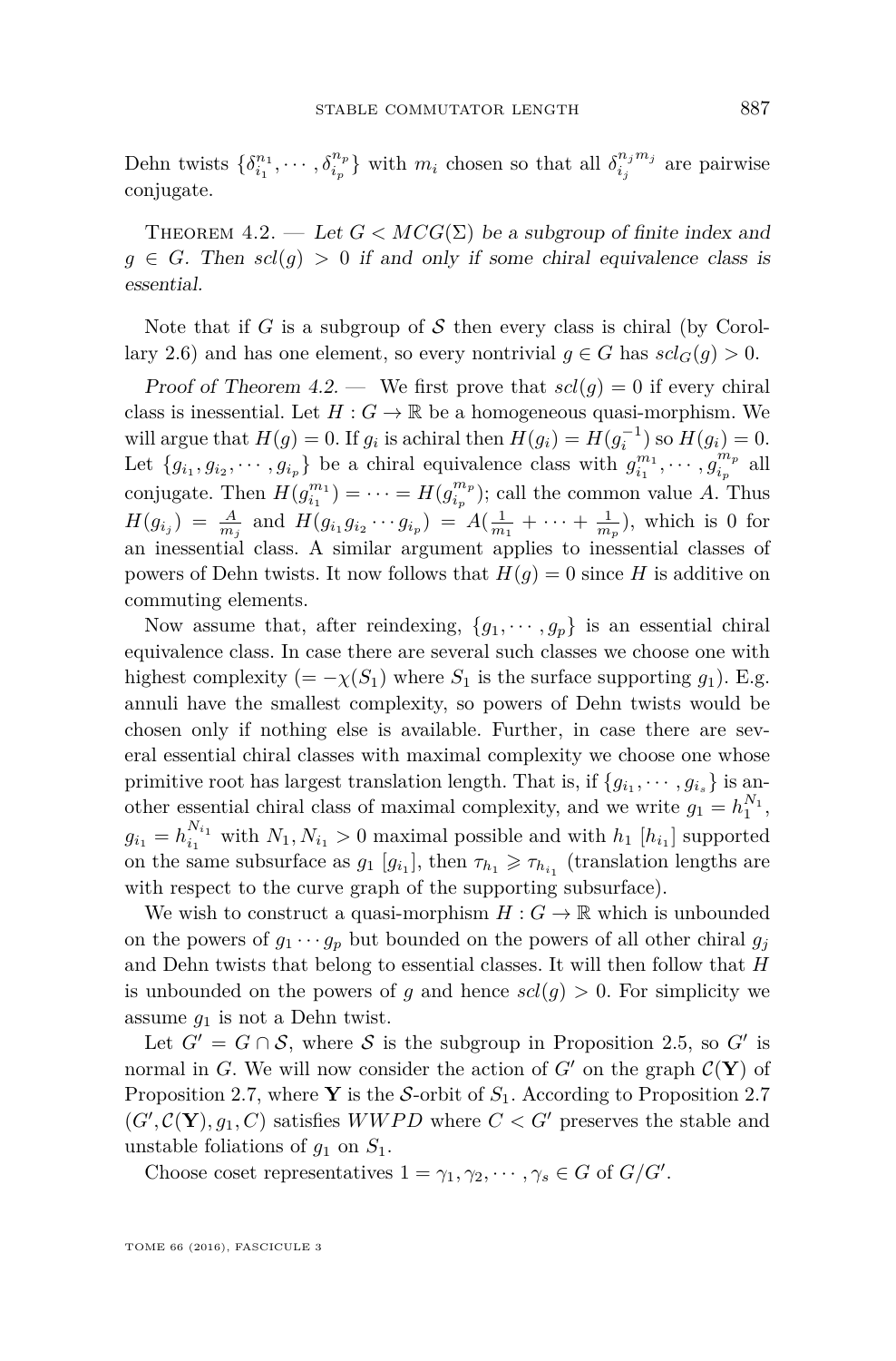Let  $H': G' \to \mathbb{R}$  be the associated quasi-morphism as in Corollary [3.2.](#page-14-0) We are really replacing  $g_1$  here with a bounded power when applying this corollary (see Remark [3.3\)](#page-14-1). Finally, define  $H: G' \to \mathbb{R}$  by

$$
H(\gamma) = \sum_{i=1}^{s} H'(\gamma_i \gamma \gamma_i^{-1}).
$$

It was verified in [\[8,](#page-27-17) Section 7] that *H* extends to a quasi-morphism on *G*. (If we first replace *H* by the homogeneous quasi-morphism  $H$ , then  $\hat{H}(f) = \frac{1}{n}\hat{H}(f^n)$  when  $f^n \in G'$  extends  $\hat{H}$  to *G*. Alternatively, we can first replace  $H'$  by  $\hat{H}'$ , then define  $H$ , which is automatically homogeneous). Note that rechoosing the coset representatives changes *H* by a uniformly bounded amount.

CLAIM 1. — *H* is unbounded on the powers of  $g_1$ .

Proof of Claim 1. — The summand  $H'(g_1^N)$  corresponding to the trivial coset is unbounded on the powers of  $g_1$  by construction (see Corollary [3.2\)](#page-14-0) and we only need to see that summands  $H'(\gamma_i g_1^N \gamma_i^{-1})$  are bounded or have the same sign as  $H'(g_1^N)$ . The support of  $\gamma_i g_1^N \gamma_i^{-1}$  is the surface  $\gamma_i(S_1)$ where  $S_1$  is the support of  $g_1$ .

If  $\gamma_i(S_1) \notin \mathbf{Y}$  then by Lemma [2.8](#page-10-1)  $\gamma_i g_1 \gamma_i^{-1}$  has virtual quasi-axes that intersect every  $C(S)$  in a uniformly bounded segment, so their projections to the translates of virtual quasi-axes  $\ell$  of  $g_1$  are uniformly bounded. It now follows that  $H'(\gamma_i g_1^N \gamma_i^{-1})$  is bounded by Proposition [3.2\(](#page-14-0)d).

If  $\gamma_i(S_1) \in \mathbf{Y}$  then  $\gamma_i g_1 \gamma_i^{-1}$  preserves  $\mathcal{C}(\gamma_i(S_1))$ . Its translation length on  $\mathcal{C}(\gamma_i(S_1))$  is  $\tau_{g_1}$  since  $\gamma_i$  conjugates the action of  $g_1$  on  $\mathcal{C}(S_1)$  and the action of  $\gamma_i g_1 \gamma_i^{-1}$  on  $\mathcal{C}(\gamma_i(S_1))$ . Thus it follows from Lemma [2.4](#page-8-0) that the projection of a quasi-axis of  $\gamma_i g_1 \gamma_i^{-1}$  to a  $G'$ -translate of  $\ell$  is either bounded by a linear function of  $\tau_{g_1}$ , or the two lines are parallel. In the former case, after replacing *g*<sup>1</sup> by a definite power, we may assume the projections are bounded by  $\tau_{g_1} - R$  and so  $H'$  is bounded on the powers of  $\gamma_i g_1 \gamma_i^{-1}$  by Corollary [3.2.](#page-14-0) In the latter case  $\gamma_i g_1 \gamma_i^{-1} \in C$  and by chirality  $\gamma_i g_1 \gamma_i^{-1}$  does not translate the opposite way from  $g_1$ , so  $H'(\gamma_i g_1^N \gamma_i^{-1})$  has the same sign as  $H'(g_1^N)$ .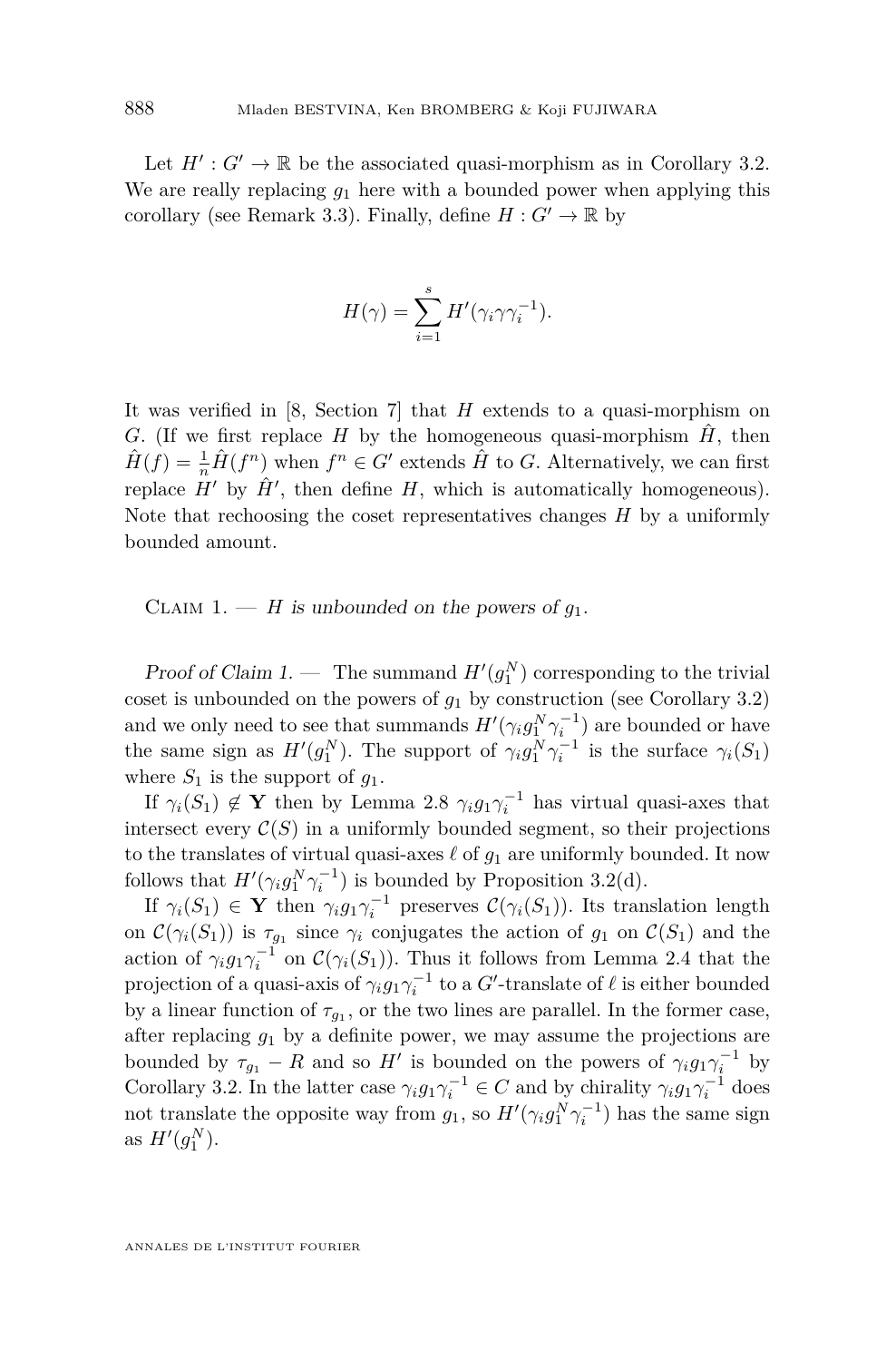CLAIM 2. — *H* is unbounded on the powers of  $g_1 \cdots g_p$ .

Proof of Claim 2. — Denote by  $\hat{H}$  the homogeneous quasi-morphism bounded distance away from *H*. If  $\hat{H}(g_1^{m_1}) = A \neq 0$  then  $\hat{H}(g_i^{m_i}) = A$ ,  $\hat{H}(g_i) = \frac{A}{m_i}$  and  $\hat{H}(g_1 \cdots g_p) = A(\frac{1}{m_1} + \cdots + \frac{1}{m_p}) \neq 0$  since the class is essential.

CLAIM 3. — Let  ${g_{i_1}, g_{i_2}, \cdots, g_{i_q}}$  be an equivalence class distinct from  ${g_1, \dots, g_p}$ . Then *H* is bounded on the powers of  $g_{i_1}g_{i_2}\cdots g_{i_q}$ .

Proof of Claim  $3.$  — If the class is achiral or inessential chiral then we showed that every quasi-morphism is bounded on the powers. Now assume the class is essential chiral. The argument is similar to Claim 1. Consider a conjugate  $\gamma_i g_{i_1} \gamma_i^{-1}$ . Let  $S_{i_1}$  be the support of  $g_{i_1}$ . By the maximality assumption the surface  $\gamma_i(S_{i_1})$ , which supports  $\gamma_i g_{i_1} \gamma_i^{-1}$ , does not properly contain any surface in **Y**. If it is not equal to any surface in **Y** then  $H'$  is bounded on the powers of  $\gamma_i g_{i_1} \gamma_i^{-1}$  as in Claim 1. If  $\gamma_i(S_{i_1}) \in \mathbf{Y}$  then we can apply Lemma [2.4](#page-8-0) again since  $\tau_{\gamma_i h_{i_1} \gamma_i^{-1}} \leq \tau_{h_1}$  for the primitive roots  $h_1$ of  $g_1$  and  $h_{i_1}$  of  $h_1$  to deduce that  $H'$  is bounded on the powers of  $\gamma_i g_{i_1} \gamma_i^{-1}$ (it is not possible for the virtual quasi-axes to be parallel here since  $g_1$  and  $g_{i_1}$  belong to distinct classes). It now follows that *H* is unbounded on the powers of *g*.

The argument when the essential class consists of powers of Dehn twists is similar. We then use the collection  $Y$  of annuli consisting of the  $G'$ -orbit of the annuli supporting Dehn twists in the collection to build a hyperbolic graph  $X = \mathcal{C}(\mathbf{Y})$ . The role of the curve graph  $\mathcal{C}(S_1)$  is played by the curve graph of the annulus, which is quasi-isometric to  $\mathbb{R}$ .

We now state a number of consequences of the above proof. Some of them require going back and checking a few things.

#### **4.1. Separability**

We say that  $g, g' \in G$  are inseparable if for any two homogeneous quasi-morphisms  $H, H' : G \to \mathbb{R}$  the vectors  $(H(g), H'(g)) \in \mathbb{R}^2$  and  $(H(g'), H'(g')) \in \mathbb{R}^2$  are linearly dependent. Otherwise, g, g' are separable (see [\[34\]](#page-28-8), [\[22\]](#page-27-1)).

- If *g* has  $scl(g) = 0$  then *g, g'* are inseparable for every *g'*.
- $g^n$  and  $g^m$  are inseparable for every  $m, n$ ,
- if  $g, h$  are (in)separable, then  $g^n, h^m$  are (in)separable for any  $m, n \neq 0.$

TOME 66 (2016), FASCICULE 3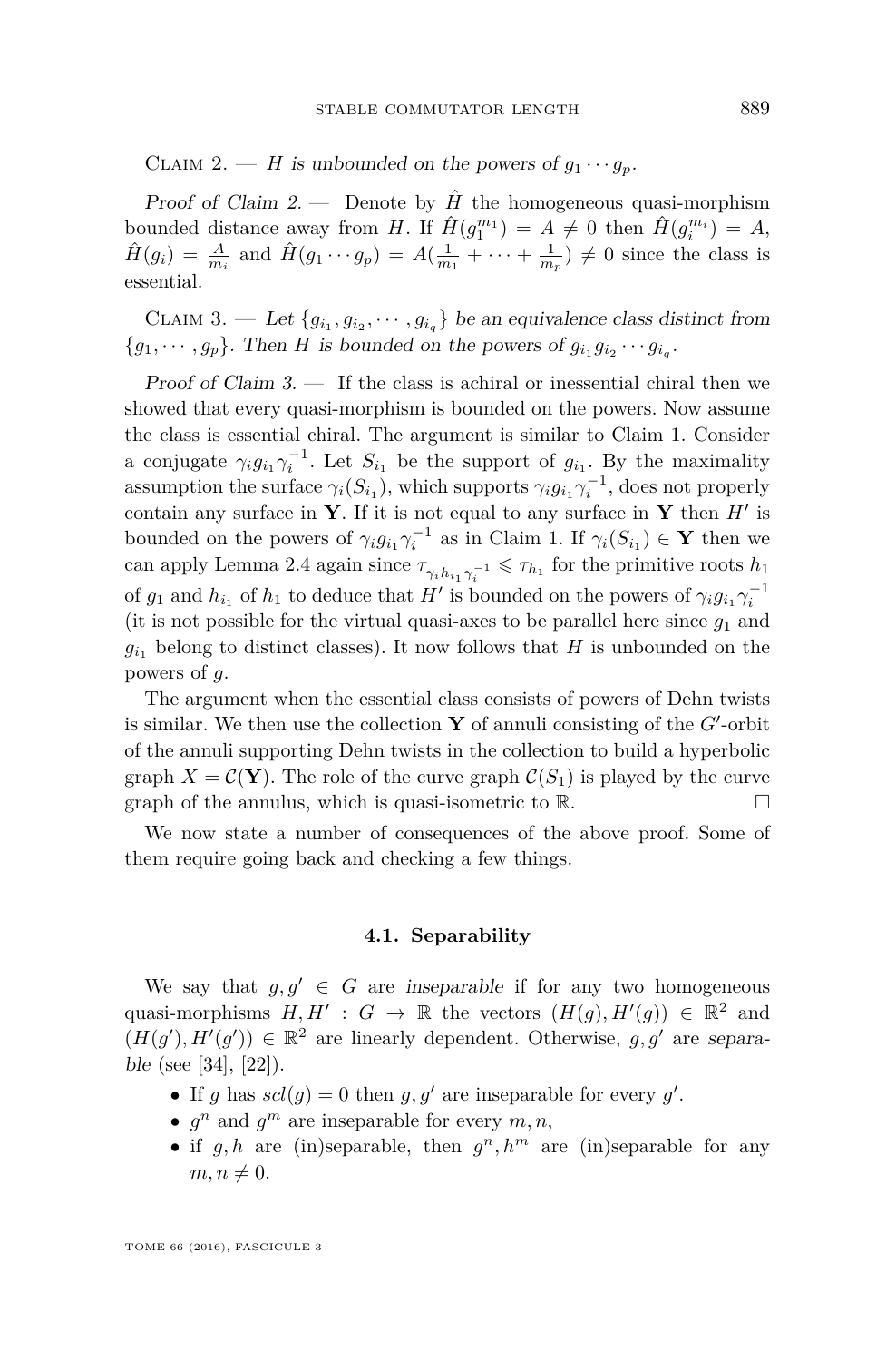Suppose  $g, g' \in G$  have  $scl(g) > 0$ ,  $scl(g') > 0$ . After passing to powers we may assume each can be written as the product of powers of Dehn twists and pseudo-Anosov homeomorphisms on subsurfaces, as discussed above. Suppose there are essential chiral classes  ${g_{i_1}, \dots, g_{i_p}}$  for *g* and  ${g'_{j_1}, \dots, g'_{j_q}}$  for *g*' so that  $g_{i_1}$  and  $g'_{j_1}$  have conjugate powers (i.e. the two classes are equivalent to each other). Then for any homogeneous quasimorphism  $H: G \to \mathbb{R}$  the ratio

$$
\frac{H(g_{i_1}\cdots g_{i_p})}{H(g'_{j_1}\cdots g'_{j_q})}
$$

does not depend on  $H$  (as long as it is not  $\frac{0}{0}$ ). We call it the *characteristic* ratio of the essential chiral class that occurs in both  $g$  and  $g'$ . We make a similar definition for conjugacy classes of powers of Dehn twists that occur in both  $g$  and  $g'$ . Note that the characteristic ratio is always rational, and it can be computed from knowing which powers of the mapping classes in it are conjugate.

PROPOSITION 4.3. — Let  $g, g' \in G$  be two elements with  $scl(g) > 0$ ,  $\text{gcd}(g') > 0$ . Then  $g, g'$  are inseparable if and only if every essential chiral class of  $g$  also occurs in  $g'$  and vice-versa, and all characteristic ratios are equal.

Proof. — If there is an essential chiral class that occurs in  $g$  but not  $g'$ , the proof of Theorem [4.2](#page-17-0) produces a homogeneous quasi-morphism with  $H(g) \neq 0$  and  $H(g') = 0$ , so  $g, g'$  are separable. Otherwise, for each characteristic ratio *r* there is a homogeneous quasi-morphism *H* with  $\frac{H(g)}{H(g')} = r$ .

If all essential chiral classes for  $g$  occur in  $g'$  and vice-versa, and all characteristic ratios are equal to *r*, then  $\frac{H(g)}{H(g')} = r$  (or  $\frac{0}{0}$ ) for any homogeneous quasi-morphism  $H$ , so  $g, g'$  are inseparable.

For example, Dehn twists in curves in different *G*-orbits are separable.

There is a more general statement along the same lines. Denote by  $\mathcal X$  the real vector space whose basis consists of equivalence classes (over *G*) of pure mapping classes which are chiral. In each class  $[\gamma]$  choose a representative *γ*. Thus if  $g \in MCG(\Sigma)$  then a definite power  $g^N$  decomposes as a product of pure classes, and after ignoring achiral components we get an element  $\chi(q) \in \mathcal{X}$  by setting

$$
\chi(g)=\sum_{\gamma}n_{\gamma}[\gamma]
$$

where  $n_{\gamma}$  is computed as follows. Say  $g_1, \dots, g_k$  are the components of  $g^N$ equivalent to  $\gamma$ , so that  $g_i^{m_i}$  is conjugate to  $\gamma^{r_i}$ . Then let  $n_\gamma = \frac{1}{N} \sum_i \frac{r_i}{m_i}$ . The arguments above show: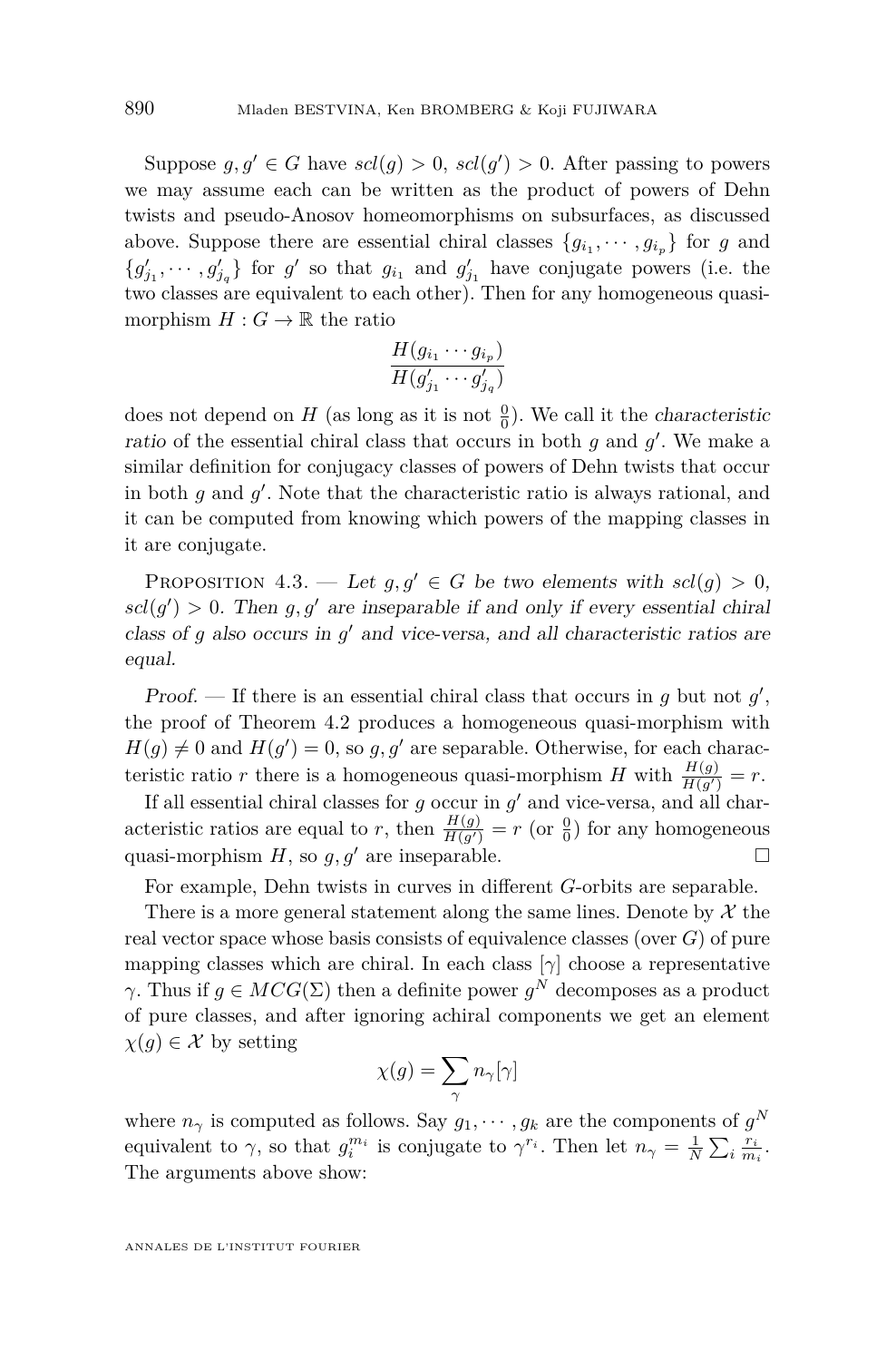<span id="page-21-1"></span>PROPOSITION 4.4. — Let  $h_1, \dots, h_p \in G$ . The dimension of the space of functions  $\{h_1, \dots, h_n\} \to \mathbb{R}$  which are restrictions of homogeneous quasimorphisms  $G \to \mathbb{R}$  is equal to the dimension of the subspace of X spanned by  $\chi(h_1), \cdots, \chi(h_p)$ .

Even more generally, let  $C_1(G)$  be the vector space of chains  $r_1h_1 + \cdots$  $r_p h_p$  with  $r_i \in \mathbb{R}$  and  $h_i \in G$ . Any homogeneous quasi-morphism on *G* extends by linearity to  $C_1(G)$  and there is a linear map  $\chi : C_1(G) \to \mathcal{X}$ defined on the basis by the discussion above.

PROPOSITION 4.5. — Let  $c_1, \dots, c_p \in C_1(G)$ . The dimension of the space of functions  $\{c_1, \dots, c_p\} \to \mathbb{R}$  which are restrictions of homogeneous quasi-morphisms  $C_1(G) \to \mathbb{R}$  is equal to the dimension of the subspace of  $\mathcal{X}$  *spanned by*  $\chi(c_1), \cdots, \chi(c_p)$ .

#### **4.2. Lower bound to** scl

<span id="page-21-0"></span>PROPOSITION 4.6. — Let *G* be a finite index subgroup of  $MCG(\Sigma)$ . There is a constant  $\epsilon = \epsilon(G, \Sigma) > 0$  so that the following holds. Let  $g \in G$ be any element. If  $scl_G(g) > 0$  there is a homogeneous quasi-morphism  $H: G \to \mathbb{R}$  such that  $\frac{H(g)}{2\Delta(H)} \geqslant \epsilon$ .

As a consequence, by Proposition [2.1\(](#page-5-1)iii)), we have that  $\mathrm{scl}_G(g) > 0$ implies  $\operatorname{sch}_G(g) \geqslant \epsilon$ .

Proof. — The argument is same as the one for Theorem [4.2,](#page-17-0) but we need to bound constants carefully. We only give an outline of the argument. In the special case  $G = MCG(S)$  and  $q \in G$  pseudo-Anosov class this statement was proved by Calegari-Fujiwara in [\[16\]](#page-27-5). As before, set  $G'$  =  $G \cap S$ .

Step  $1.$  – In the course of the proof of Theorem [4.2,](#page-17-0) we replaced a given element  $g$  by an arotational power  $g^N$ . We note that the power can be taken to be uniformly bounded. This follows from the fact that the number of curves in a *g*-invariant pairwise disjoint collection is uniformly bounded, the number of complementary components is uniformly bounded, the number of singularities of the stable foliation and the number of prongs is uniformly bounded at any point. Moreover, after taking a further bounded power, the component maps  $g_i$  in the Nielsen-Thurston decomposition are in  $G'$ . We will also rename  $g^N$  as  $g$ .

Step 2. – Since  $scl(g) > 0$ , *g* has an essential chiral class. Among all essential chiral classes we choose one, say  $g_1, \dots, g_p$ , where the complexity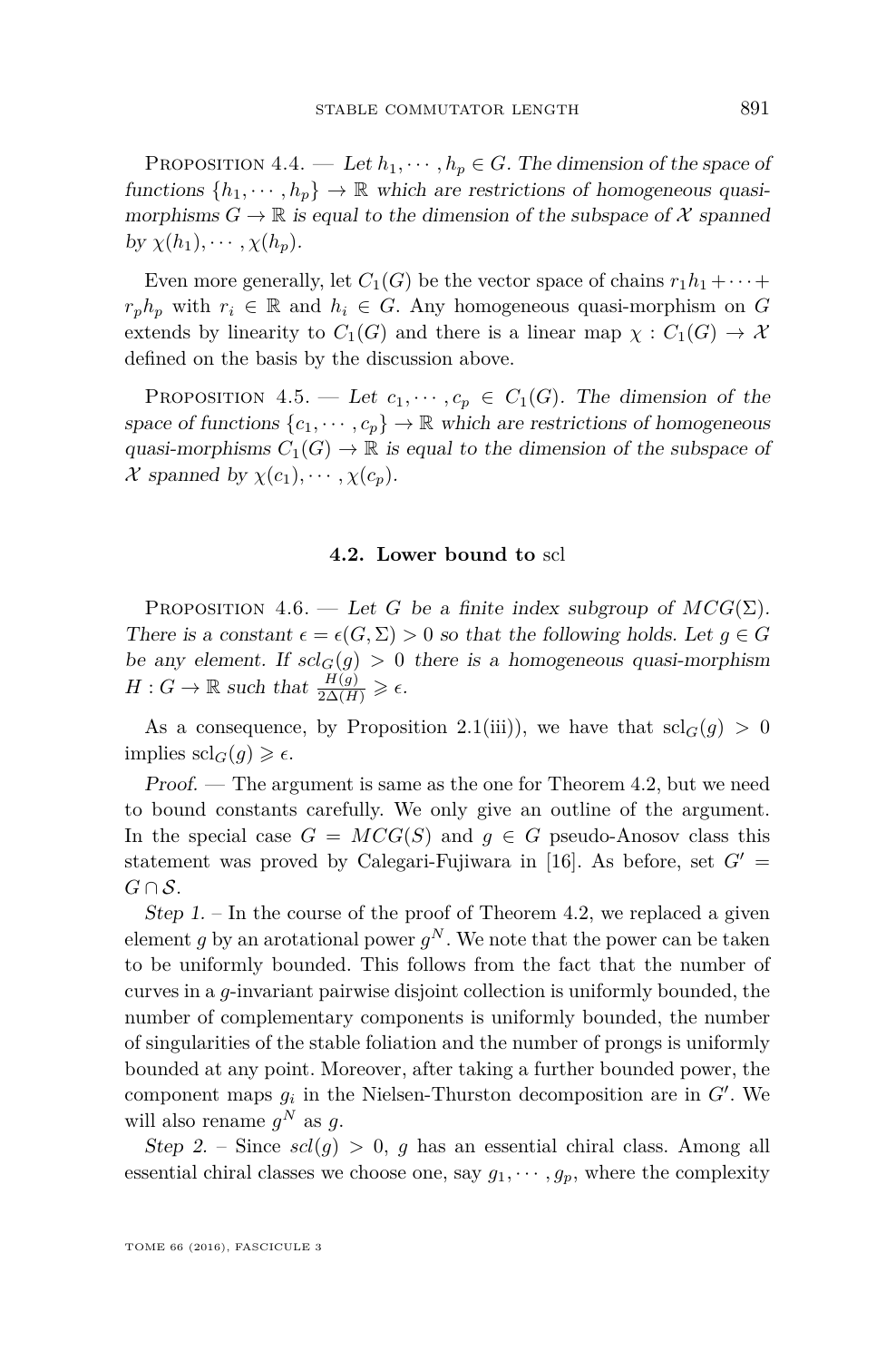(absolute value of the Euler characteristic) of the supporting subsurface of each map in the class is largest possible, and among these, we arrange that the primitive root of  $g_1$  has maximal translation length. Let  $\hat{\mathcal{F}}_1$  be the stable foliation of  $\hat{g}_1$  on the associated punctured surface  $\hat{S}_1$ . We have a short exact sequence

$$
1 \to K \to Stab(\hat{\mathcal{F}}_1) \to \mathbb{Z} \to 1
$$

where the map to  $\mathbb{Z} \cong {\lambda^n \mid n \in \mathbb{Z}} \subset \mathbb{R}^+$  is given by the stretch factor, and *K* is a finite group whose size is bounded in terms of  $\Sigma$ . We now use the following fact from group theory: if two elements  $\phi, \psi \in Stab(\hat{\mathcal{F}}_1)$ have the same image in Z then their powers  $\phi^r, \psi^r$  are equal for  $r = |K|$ . Let  $\hat{h}$  denote an element of  $Stab(\hat{\mathcal{F}}_1)$  that maps to  $1 \in \mathbb{Z}$ . Then a certain bounded power  $\hat{h}^N$  is arotational and lifts to a homeomorphism *h* on  $S_1$ and extends by the identity to  $\Sigma$ . By taking a uniformly bounded power if necessary, we also assume that  $h \in G'$ . Putting all this together, we deduce that, perhaps after replacing *g* with a bounded power, for some integers  $n_1, \dots, n_p$  each  $g_i$  is conjugate to  $h^{n_i}$ . That the class is essential implies that  $n_1 + \cdots + n_n \neq 0$ .

Step 3. – We now construct  $H': G' \to \mathbb{R}$  using the action of  $G'$  on the space  $X = \mathcal{C}(\mathbf{Y})$ , where **Y** is the *G*'-orbit of the subsurface  $S_1$  supporting *h*. To do this, we apply Corollary [3.2](#page-14-0) to a uniformly bounded power of *h*, thus:

- the defect  $\Delta(H')$  is at most 12,
- $\hat{H}'(h) \geqslant \epsilon > 0.$

Also note that  $\Delta(\hat{H}') \leq 4\Delta(H') \leq 48$  (from the definition  $\hat{H}'(\gamma) =$  $\lim_{n\to\infty} H'(\gamma^n)/n$  we see that  $|H'-\hat{H}'|\leq \Delta(H')$  and the statement follows from the triangle inequality).

Step 4. – Now let  $\gamma_i \in G$  be the coset representatives of  $G/G'$  and define  $\hat{H}''$ :  $G' \to \mathbb{R}$  by  $\hat{H}''(\gamma) = \sum_i \hat{H}'(\gamma_i \gamma \gamma_i^{-1})$ .  $\hat{H}''$  is homogeneous. Then

- $\Delta(\hat{H}^{\prime\prime})$  is bounded above (by  $[G : G'] \Delta(\hat{H}^{\prime})$ , and  $[G : G'] \le$  $[MCG(S):S]),$
- $|\hat{H}''(h)|$  is bounded away from 0 (no two summands have opposite sign, by chirality).

Then  $\hat{H}^{\prime\prime}$  extends to a homogeneous quasi-morphism on *G* (via  $\hat{H}(\gamma)$ ) =  $\hat{H}(\gamma^n)/n$  for  $n = [G:G']$  and  $\Delta(\hat{H}) \leq [G:G']\Delta(\hat{H}'')$ , see [\[8,](#page-27-17) Lemma 7.2]. It remains to show that  $|\hat{H}(q)|$  is bounded away from 0. First,

$$
\hat{H}(g_1 \cdots g_p) = \hat{H}(g_1) + \cdots + \hat{H}(g_p) = (n_1 + \cdots + n_p)\hat{H}(h)
$$

ANNALES DE L'INSTITUT FOURIER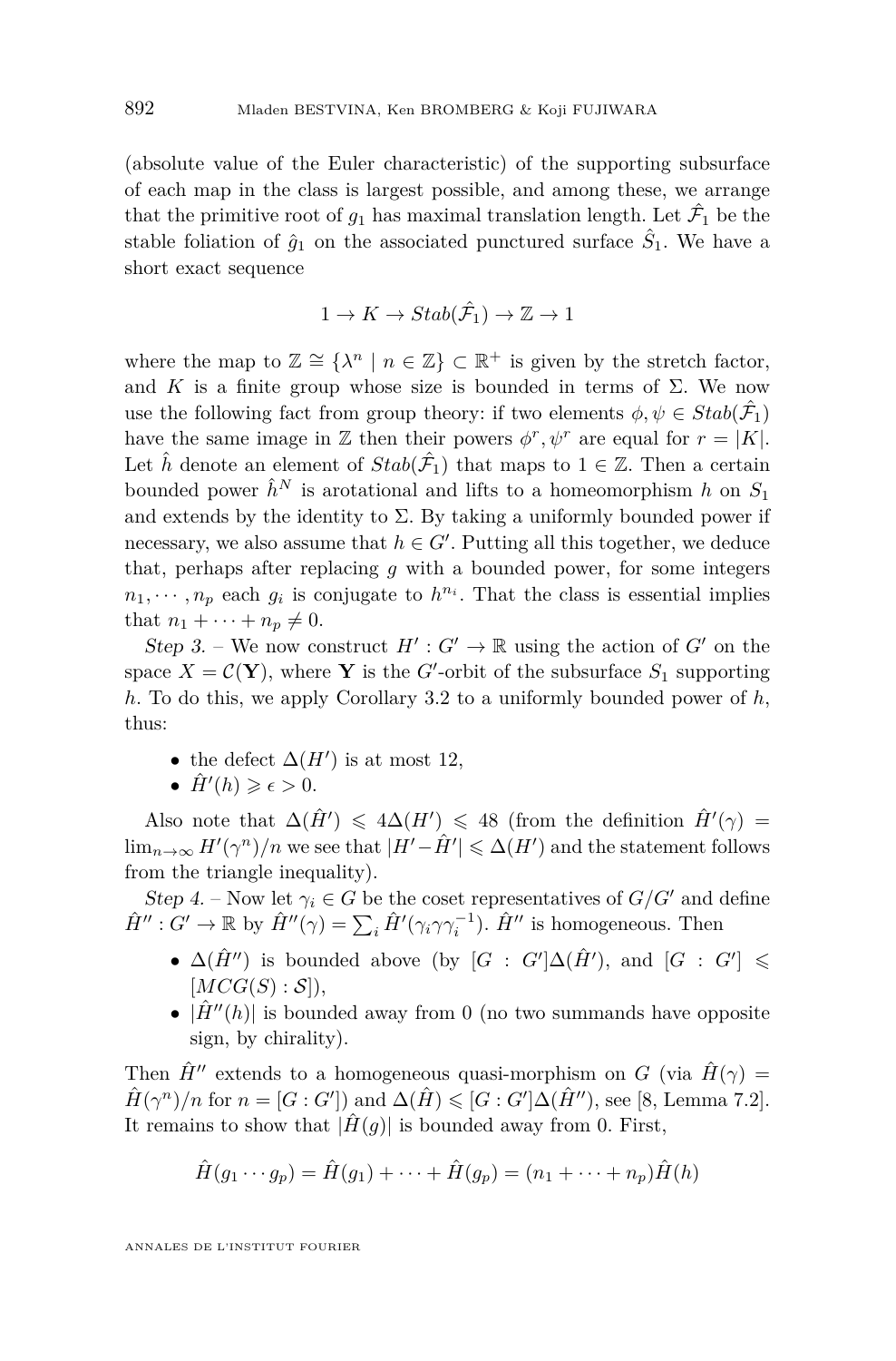and since  $|n_1 + \cdots + n_p| \geq 1$  and  $\hat{H}(h) = \hat{H}''(h)$  we see that  $|\hat{H}(g_1 \cdots g_p)|$ is bounded away from 0. It now suffices to note that for  $j > p \hat{H}(g_j) = 0$ whenever  $g_j$  belongs to an essential chiral class  $\square$ 

Remark 4.7. — Let  $\Sigma_h$  be the closed surface of genus *h*. For  $G =$  $MCG(\Sigma_q)$  it would be interesting to know how  $s_h := \inf\{scl(q) \mid q \in$  $G, \text{sel}(q) > 0$  behaves when the genus  $h \to \infty$ . On the plus side, subsurface projection constants are uniform (see Leininger's proof in [\[29,](#page-28-6) [30\]](#page-28-7)) and so is the hyperbolicity constant  $\delta$  of curve graphs, see [\[10,](#page-27-18) [25,](#page-28-9) [18\]](#page-27-19). The acylindicity constants in Lemma [2.4](#page-8-0) are known explicitly [\[35\]](#page-28-10), translation lengths in curve complexes are not uniform, but the asymptotics is understood [\[24\]](#page-27-20). The main deficiency of our argument is that it passes to the subgroup S, whose index goes to  $\infty$ . There is a case where this can be avoided, namely when the genus  $h = 2m$  is even and g is the Dehn twist in a curve that separates  $\Sigma_h$  into two subsurfaces of genus *m*. Then all of  $MCG(\Sigma_h)$  acts on  $\mathcal{C}(\mathbf{Y})$ , where **Y** is the  $MCG(\Sigma_h)$ -orbit of annuli containing the support of *g*. We conclude that  $scl(g) > \epsilon > 0$  independently of *h* = 2*m*. This implies that *scl* of a boundary Dehn twist is uniformly bounded below (in fact it is  $\frac{1}{2}$  by [\[2\]](#page-26-0)).

#### **4.3. A bound on the commutator length**

<span id="page-23-0"></span>PROPOSITION 4.8. — For a finite index subgroup  $G < MCG(S)$  and  $g \in [G, G]$ , scl $(g) = 0$  if and only if  $cl(g<sup>n</sup>)$  is bounded for  $n \in \mathbb{Z}$ . Moreover, there are numbers  $B = B(G)$  and  $N = N(G) > 0$  such that for every  $g \in$  $[G, G]$  with  $scl(g) = 0$ ,  $g^N$  can be written as a product of *B* commutators.

Proof. — First note that the second statement implies the first, for if *g* is a product of  $K = K(g)$  commutators and  $g^{iN}$  is a product of *B* commutators for every *i*, then every power of *g* is a product of  $B + (N-1)K$ commutators.

If *g* is achiral, i.e. if  $\gamma g \gamma^{-1} = g^{-1}$  for some  $\gamma \in G$ , then  $\gamma g^k \gamma^{-1} = g^{-k}$ , so  $g^{2k} = g^k h^{-1} g^{-k} h = [g^k, h^{-1}]$  is a single commutator.

If  $g = g_1 \cdots g_p$  is a single inessential chiral class, write  $g_i = h_i^{n_i}$  with all *h*<sub>*i*</sub> conjugate, say  $h_i = \gamma_i h_{i-1} \gamma_i^{-1}$  for  $i = 2, 3, \dots, p$ . Then

$$
g=h_1^{n_1}h_2^{n_2}\cdots h_p^{n_p}
$$

with  $\sum n_i = 0$ . Thus we can write *g* as a product of  $(p-1)$  commutators:

$$
g = [h_1^{n_1}, \gamma_2][h_2^{n_1+n_2}, \gamma_3] \cdots [h_{p-1}^{n_1+n_2+\cdots+n_{p-1}}, \gamma_p]
$$

TOME 66 (2016), FASCICULE 3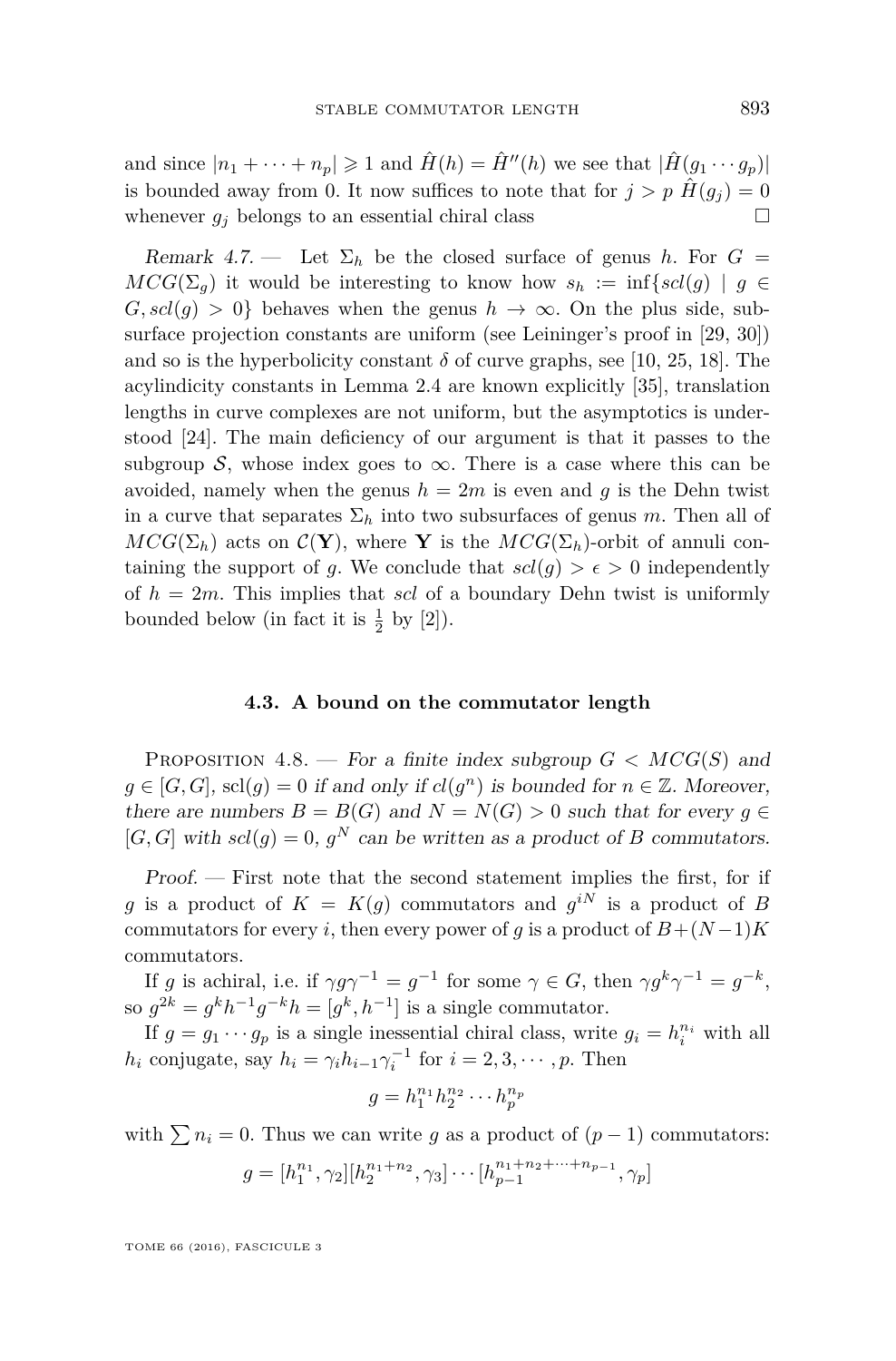and note that  $p$  is uniformly bounded by the topology of  $\Sigma$ .

Now  $\text{sel}(q) = 0$  implies, according to Theorem [4.2,](#page-17-0) that some nontrivial power  $g^k$  can be written as a commuting product of a bounded number of achiral elements and inessential classes of chiral elements. The claim follows from the observation that the power k is bounded in terms of  $\Sigma$  and G (see Step 1 in the proof of Proposition [4.6\)](#page-21-0).

#### **4.4. Restrictions to subsurfaces**

Recall that for a group *G* the vector space of all quasi-morphisms modulo homomorphisms plus bounded functions is denoted by  $QH(G)$  and this vector space is naturally isomorphic to the kernel of the comparison map  $H_b^2(G; \mathbb{R}) \to H^2(G; \mathbb{R})$  from the bounded to the regular cohomology of *G*. Also recall that when  $\Sigma$  supports pseudo-Anosov homeomorphisms the space  $QH(MCG(\Sigma))$  is infinite dimensional [\[7\]](#page-27-11).

PROPOSITION 4.9. — Let  $S \subset \Sigma$  be a subsurface that supports pseudo-Anosov homeomorphisms. Then the restriction map

$$
\widetilde{QH}(MCG(\Sigma)) \to \widetilde{QH}(MCG(S))
$$

has infinite dimensional image.

Proof. — Recall that [\[7\]](#page-27-11) produces a sequence  $f_1, f_2, \cdots$  of chiral, pairwise inequivalent pseudo-Anosov homeomorphisms on *S*. The proof of the main theorem gives, for every *i*, a quasi-morphism  $H_i: MCG(\Sigma) \to \mathbb{R}$  which is unbounded on the powers of  $f_i$ , and 0 on all powers of  $f_j$  for  $j < i$ . The statement also follows from Proposition [4.4.](#page-21-1)

#### <span id="page-24-0"></span>**5. Example: Level subgroups and the Torelli group**

We start by looking at the level subgroup  $G = G_p$  for  $p \geq 3$  consisting of mapping classes that act trivially in  $H_1(\Sigma; \mathbb{Z}_p)$ . Recall the theorem of Ivanov [\[26,](#page-28-4) Theorem 1.7] that every  $f \in G_p$  fixes the punctures, the Nielsen-Thurston reducing curves are each invariant, and the restriction of *f* to a complementary component (after collapsing boundary to punctures) is either identity or pseudo-Anosov. If at least one of them is pseudo-Anosov, we say *f* has exponential growth.

Recall that two simple closed curves in  $\Sigma$  are homologous over  $\mathbb{Z}_p$  if and only if either both are separating, or cobound a subsurface (with compatible boundary orientation).

ANNALES DE L'INSTITUT FOURIER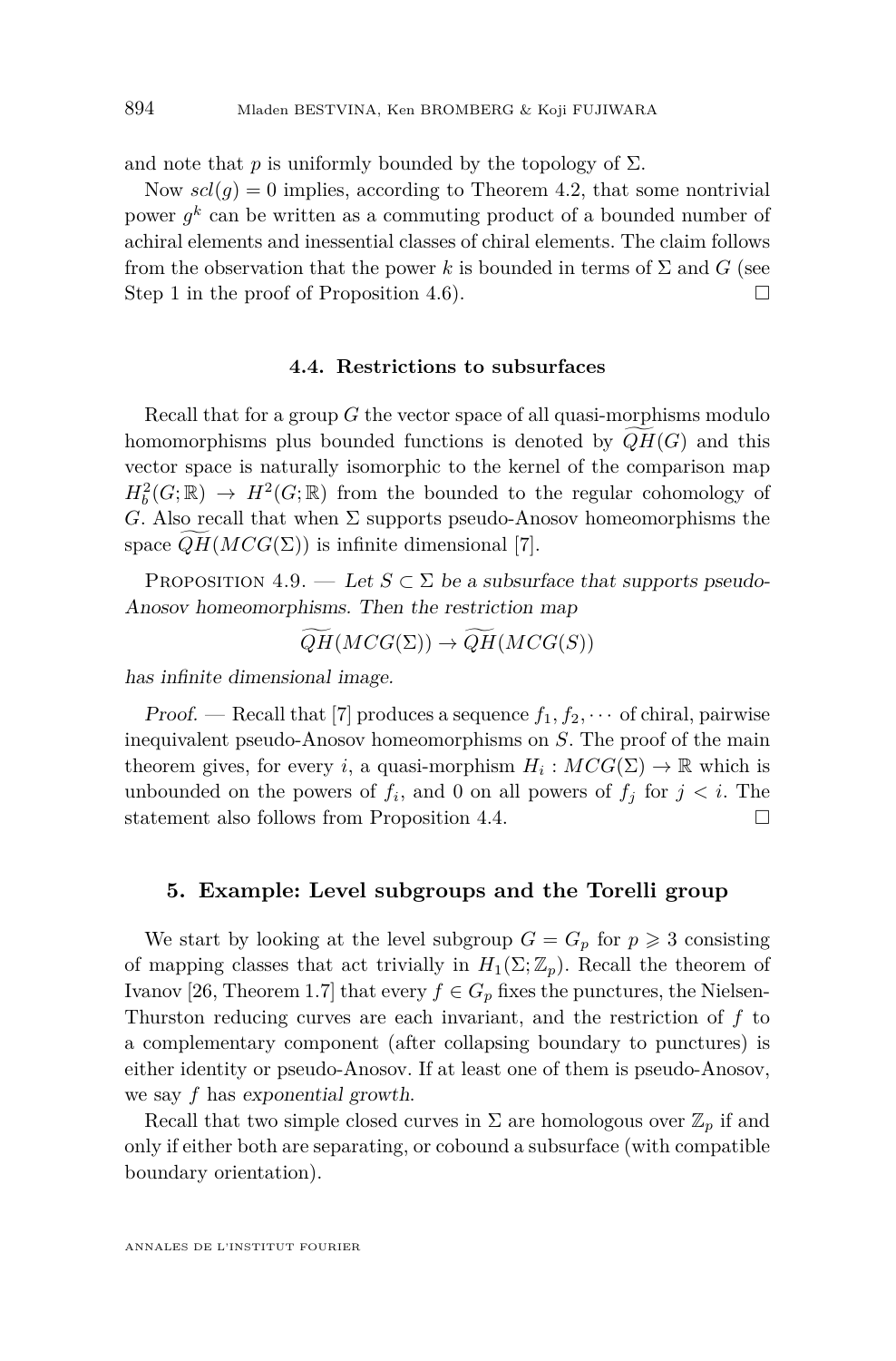The following Lemma is left as an exercise (find a non-separating loop *b* such that  $f(b)$  and *b* are not homologous if  $i(a, f(a)) = 0$  and  $f(a) \neq a$ .

LEMMA 5.1. — If  $f \in G_p$  and *a* is a separating curve then either  $f(a) =$ *a* or  $i(a, f(a)) > 0$ , and in the former case *f* preserves the orientation of *a*.

LEMMA 5.2. — If *S* is a subsurface of  $\Sigma$  which is not an annulus and  $f \in G_p$  then  $f(S) \cap S \neq \emptyset$ .

Proof. — Assume  $f(S) \cap S = \emptyset$ . First, by the previous lemma if the genus of  $S$  is  $> 0$  then  $S$  contains a separating curve which cannot be moved off itself (and if fixed the orientation is preserved), so  $f(S) \cap S \neq \emptyset$ , impossible. Thus *S* is a planar surface. If any of the boundary components are separating, they are fixed with the same orientation (otherwise, there will be a non-separating curve, in one of the components of the complement of the separating curve, whose homology class is not preserved by  $f$ ), so  $f(S) \cap S \neq \emptyset$ , impossible. Thus they are all nonseparating, and in fact the only relation among them in homology is that the sum is 0 (this is equivalent to  $\Sigma-S$  being connected), or otherwise *S* contains a separating curve . Let *a* be a boundary component, so  $f(a)$  is a boundary component of  $f(S)$ . Since *a* and  $f(a)$  are homologous over  $\mathbb{Z}_p$ , there are two subsurfaces cobounded by *a* and  $f(a)$ , one contains *S* and the other contains  $f(S)$ . Denote by *A* the one that contains *S* (use  $f(S) \cap S = \emptyset$ ). Similarly, choose another boundary component *b* and let *B* be the subsurface cobounded by *b* and  $f(b)$  that contains *S*. Then  $A \cap B$  is a subsurface with two boundary components *a* and *b*, showing that  $a + b = 0$  in homology, i.e. *S* is an annulus.  $\Box$ 

<span id="page-25-0"></span>COROLLARY 5.3. — Let  $g = g_1 \cdots g_k \delta_1^{n_1} \cdots \delta_l^{n_l}$  be the decomposition of  $g \in G_p$  into pure parts as in Section [4.](#page-15-0) Then every  $g_i$  is chiral and forms its own equivalence class.

In particular, every element of  $G_p$  of exponential growth has positive  $\operatorname{scl}_{G_p}$ .

Proof. — Suppose  $\gamma \in G_p$  conjugates  $g_i$  to  $g_i^{-1}$ . Restricting to the supporting surface and collapsing boundary to punctures gives a mapping class  $\hat{\gamma}$  of finite order<sup>(4)</sup> that conjugates  $\hat{g}_i$  to  $\hat{g}_i^{-1}$ . This is impossible by Ivanov's Theorem (Corollary [2.6\)](#page-9-1). The fact that  $g_i$  is not equivalent to  $g_j$  for  $i \neq j$ follows from the lemma.

 $(4)$  Any mapping class that conjugates a pseudo-Anosov homeomorphism to its inverse flips the axis in Teichmüller space and must have a fixed point, so it has finite order.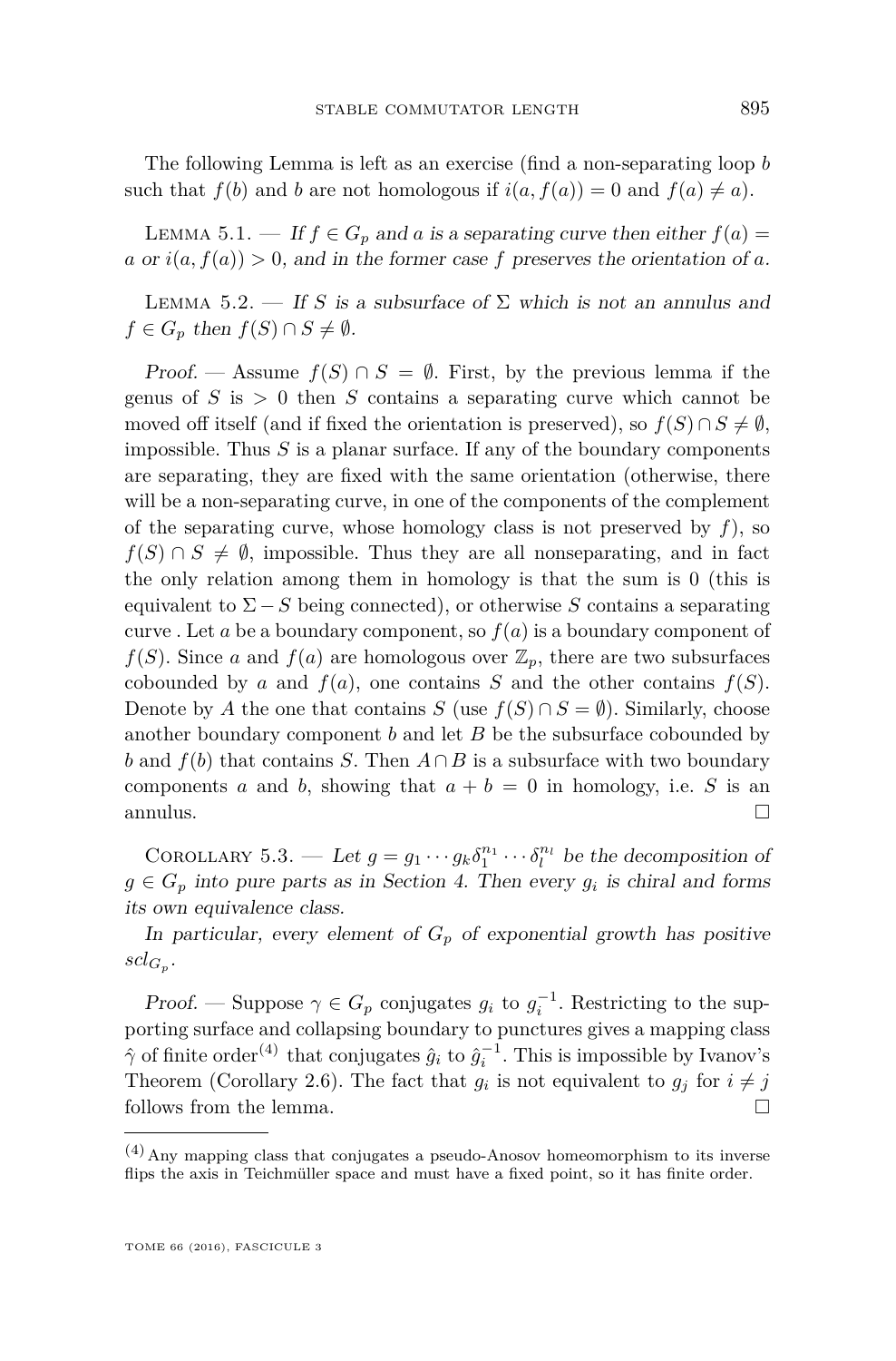LEMMA  $5.4.$  – Suppose  $a, b$  are distinct nonseparating homologous curves so that  $a, b, f(a), f(b)$  have pairwise intersection number 0 and  $f \in G_p$ . Then  $f(a) = a$  and  $f(b) = b$ .

Proof. — The four curves are cyclically ordered along  $\Sigma$  and if the conclusion fails *f* takes a cobounding subsurface off of itself. (Notice that it does not happen that  $f(a) = b$  and  $f(b) = a$  by [\[26,](#page-28-4) Theorem 1.7].)

<span id="page-26-4"></span>COROLLARY 5.5. — Let  $f \in G_p$  be a multitwist in a multicurve M. If *M* contains a separating curve then  $scl(f) > 0$  and otherwise  $scl(f) > 0$  if and only if the sum of the powers of Dehn twists over some homology class of curves in *M* is nonzero.

Proof. — After taking a power, the twists in all curves occur with power divisible by *p*. It does not happen that there are two distinct (up to homotopy) separating curves *a, b* and  $f \in G$  with  $f(a) = b$  since otherwise there will be a non-separating curve *c* (in a component of the complement of *a*) whose homology class is not fixed by *f*. Therefore if *M* contains a separating curve then  $scl(f) > 0$ . Homologous nonseprating curves are in the same  $G_p$ -orbit (in fact, the same Torelli-orbit), so the Dehn twists in these curves form a chiral class.

#### **5.1. The Torelli group** T

Now let  $\mathcal T$  be the group of mapping classes acting trivially in the integral homology of  $\Sigma$  and let  $f \in \mathcal{T}$ .

<span id="page-26-1"></span>THEOREM 5.6. — If  $f \neq 1$  then  $scl_{\tau}(f) > 0$ .

Proof. — Since  $\mathcal{T} < G_3$ , if *f* grows exponentially we have  $scl(f) > 0$ (Corollary [5.3\)](#page-25-0). So suppose  $f$  is a multitwist supported on the multicurve *M*. If *M* contains a separating curve then  $scl(f) > 0$  (Corollary [5.5\)](#page-26-4), and otherwise  $f$  has infinite order in the abelianization of  $\mathcal T$ , see [\[6\]](#page-27-8), therefore  $\text{gcd}(f) > 0$  by Corollary [5.5.](#page-26-4)

#### BIBLIOGRAPHY

- <span id="page-26-2"></span>[1] C. Bavard, "Longueur stable des commutateurs", Enseign. Math. (2) **37** (1991), no. 1-2, p. 109-150.
- <span id="page-26-0"></span>[2] R. İ. Baykur, "Flat bundles and commutator lengths", Michigan Math. J. **63** (2014), no. 2, p. 333-344.
- <span id="page-26-3"></span>[3] J. A. Behrstock, "Asymptotic geometry of the mapping class group and Teichmüller space", Geom. Topol. **10** (2006), p. 1523-1578.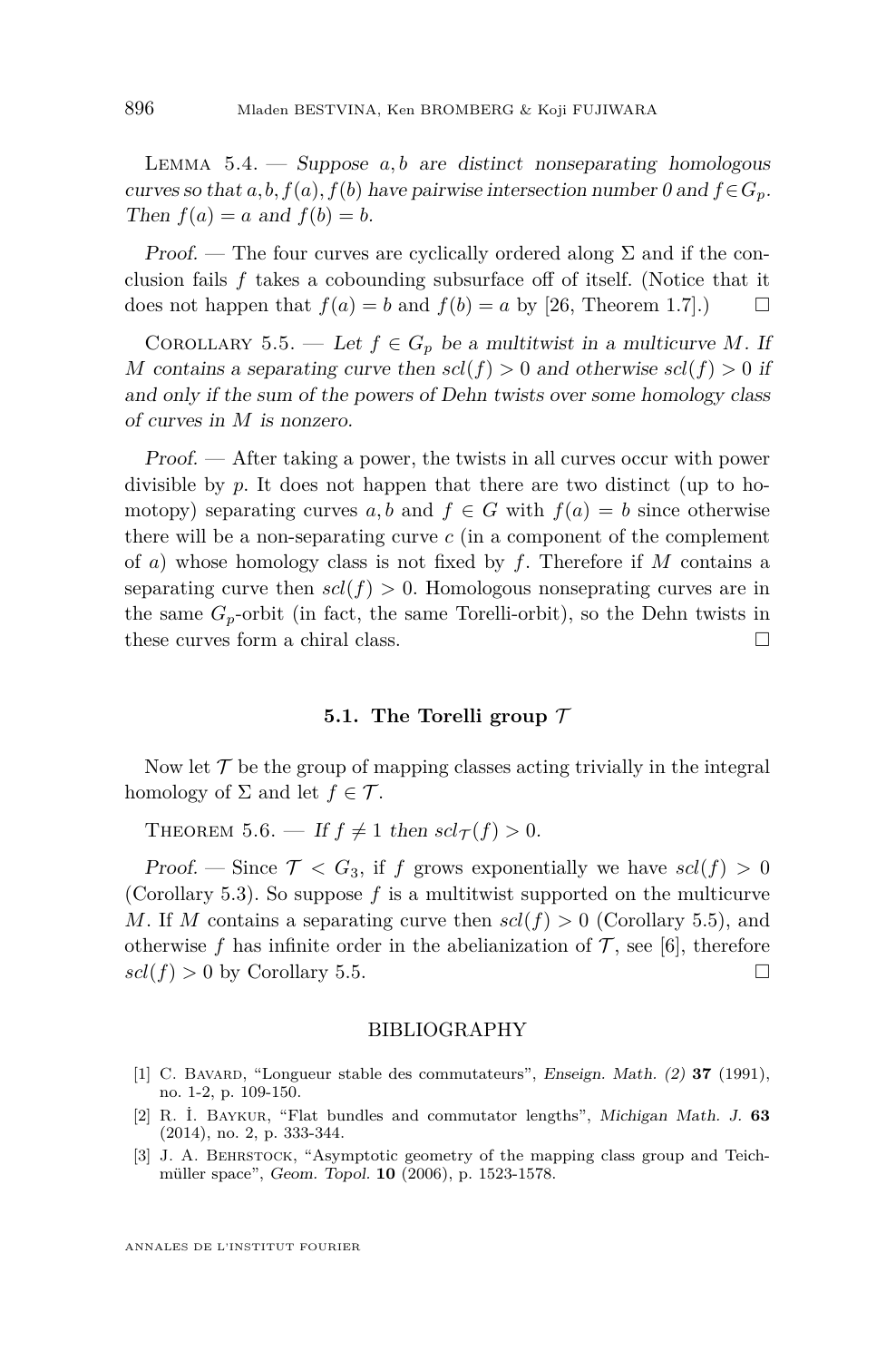- <span id="page-27-14"></span>[4] M. Bestvina, K. Bromberg & K. Fujiwara, "Bounded cohomology with coefficients in uniformly convex banach spaces", to appear in Commentarii Mathematici Helvetici.
- <span id="page-27-6"></span>[5] ——— , "Constructing group actions on quasi-trees and applications to mapping class groups", Publications mathématiques de l'IHÉS **122** (2015), no. 1, p. 1-64.
- <span id="page-27-8"></span>[6] M. BESTVINA, K.-U. BUX & D. MARGALIT, "The dimension of the Torelli group", J. Amer. Math. Soc. **23** (2010), no. 1, p. 61-105.
- <span id="page-27-11"></span>[7] M. Bestvina & K. Fujiwara, "Bounded cohomology of subgroups of mapping class groups", Geom. Topol. **6** (2002), p. 69-89 (electronic).
- <span id="page-27-17"></span> $\frac{1}{8}$ , "A characterization of higher rank symmetric spaces via bounded cohomology", Geom. Funct. Anal. **19** (2009), no. 1, p. 11-40.
- <span id="page-27-13"></span>[9] B. H. BOWDITCH, "Tight geodesics in the curve complex", Invent. Math. **171** (2008), no. 2, p. 281-300.
- <span id="page-27-18"></span>[10] ——, "Uniform hyperbolicity of the curve graphs", Pacific J. Math. **269** (2014), no. 2, p. 269-280.
- <span id="page-27-12"></span>[11] M. R. BRIDSON, "Semisimple actions of mapping class groups on CAT(0) spaces", in Geometry of Riemann surfaces, London Math. Soc. Lecture Note Ser., vol. 368, Cambridge Univ. Press, Cambridge, 2010, p. 1-14.
- <span id="page-27-9"></span>[12] M. R. Bridson & A. Haefliger, Metric spaces of non-positive curvature, Grundlehren der Mathematischen Wissenschaften [Fundamental Principles of Mathematical Sciences], vol. 319, Springer-Verlag, Berlin, 1999, xxii+643 pages.
- <span id="page-27-2"></span>[13] R. Brooks, "Some remarks on bounded cohomology", in Riemann surfaces and related topics: Proceedings of the 1978 Stony Brook Conference (State Univ. New York, Stony Brook, N.Y., 1978), Ann. of Math. Stud., vol. 97, Princeton Univ. Press, Princeton, N.J., 1981, p. 53-63.
- <span id="page-27-7"></span>[14] M. BURGER  $&$  N. MONOD, "Bounded cohomology of lattices in higher rank Lie groups", J. Eur. Math. Soc. (JEMS) **1** (1999), no. 2, p. 199-235.
- <span id="page-27-0"></span>[15] D. Calegari, scl, MSJ Memoirs, vol. 20, Mathematical Society of Japan, Tokyo, 2009, xii+209 pages.
- <span id="page-27-5"></span>[16] D. Calegari & K. Fujiwara, "Stable commutator length in word-hyperbolic groups", Groups Geom. Dyn. **4** (2010), no. 1, p. 59-90.
- <span id="page-27-16"></span>[17] A. J. Casson & S. A. Bleiler, Automorphisms of surfaces after Nielsen and Thurston, London Mathematical Society Student Texts, vol. 9, Cambridge University Press, Cambridge, 1988, iv+105 pages.
- <span id="page-27-19"></span>[18] M. Clay, K. Rafi & S. Schleimer, "Uniform hyperbolicity of the curve graph via surgery sequences", Algebr. Geom. Topol. **14** (2014), no. 6, p. 3325-3344.
- <span id="page-27-10"></span>[19] M. Coornaert, T. Delzant & A. Papadopoulos, Géométrie et théorie des groupes, Lecture Notes in Mathematics, vol. 1441, Springer-Verlag, Berlin, 1990, Les groupes hyperboliques de Gromov. [Gromov hyperbolic groups], With an English summary, x+165 pages.
- <span id="page-27-15"></span>[20] T. Delzant, "Group action on projection complexes and acylindricity", Preprint, 2014.
- <span id="page-27-4"></span>[21] H. ENDO & D. KOTSCHICK, "Bounded cohomology and non-uniform perfection of mapping class groups", Invent. Math. **144** (2001), no. 1, p. 169-175.
- <span id="page-27-1"></span>[22] ——— , "Failure of separation by quasi-homomorphisms in mapping class groups", Proc. Amer. Math. Soc. **135** (2007), no. 9, p. 2747-2750 (electronic).
- <span id="page-27-3"></span>[23] D. B. A. Epstein & K. Fujiwara, "The second bounded cohomology of wordhyperbolic groups", Topology **36** (1997), no. 6, p. 1275-1289.
- <span id="page-27-20"></span>[24] V. GADRE & C.-Y. TSAI, "Minimal pseudo-Anosov translation lengths on the complex of curves", Geom. Topol. **15** (2011), no. 3, p. 1297-1312.